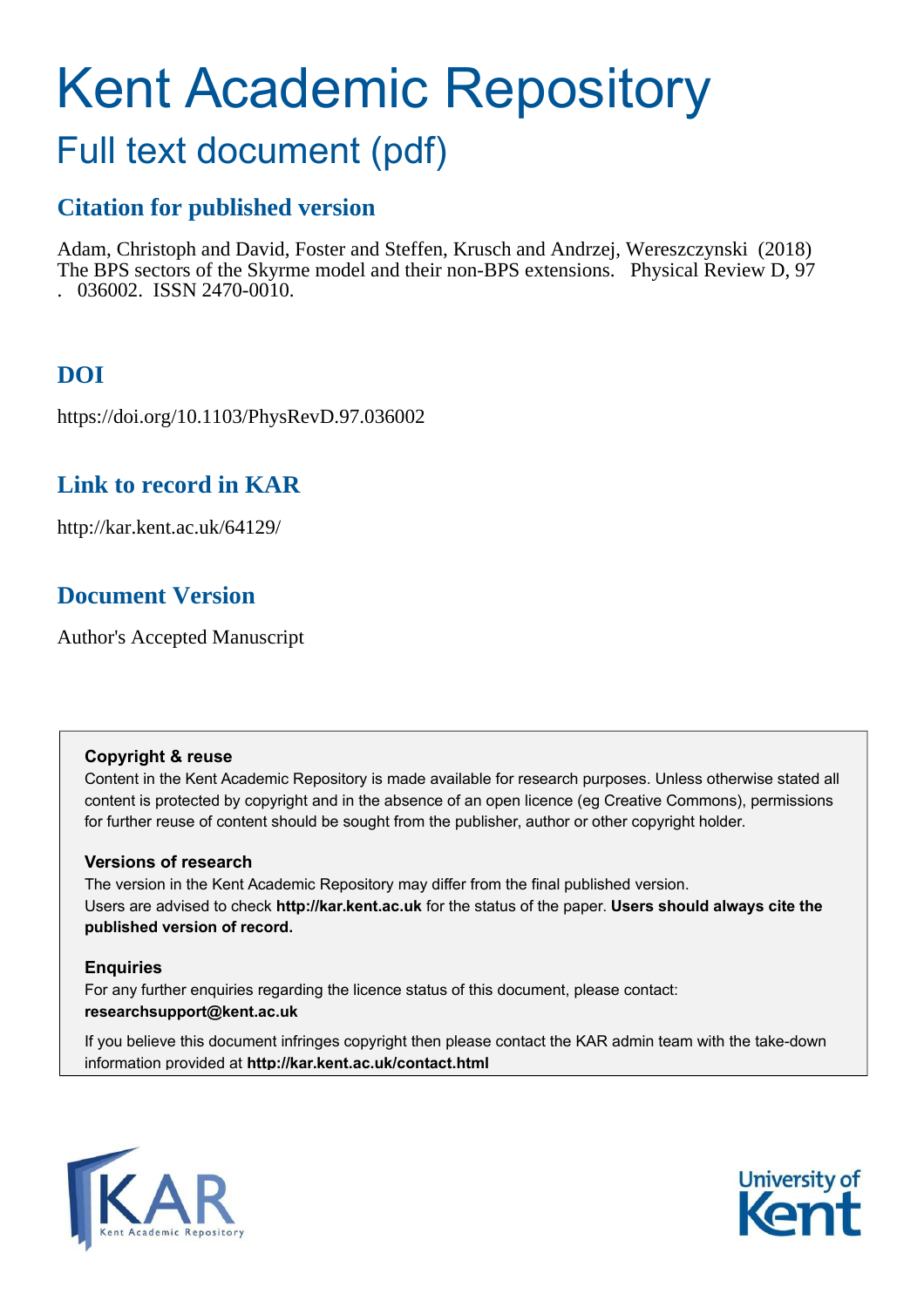#### The BPS sectors of the Skyrme model and their non-BPS extensions

C. Adam,<sup>1</sup> D. Foster,<sup>2</sup> S. Krusch,<sup>3</sup> and A. Wereszczynski<sup>4</sup>

<sup>1</sup>Departamento de Física de Partículas, Universidad de Santiago de Compostela and Instituto

Galego de Física de Altas Enerxias (IGFAE) E-15782 Santiago de Compostela, Spain

<sup>2</sup>School of Physics, HH Wills Physics Laboratory, University of Bristol,

Tyndall Avenue, Bristol BS8 1TL, United Kingdom

 ${}^{3}S$ chool of Mathematics, Statistics and Actuarial Science,

University of Kent, Canterbury CT2 7FS, United Kingdom

<sup>4</sup>Institute of Physics, Jagiellonian University, Lojasiewicza 11, Kraków, Poland

Two recently found coupled BPS submodels of the Skyrme model are further analyzed. Firstly, we provide a geometrical formulation of the submodels in terms of the eigenvalues of the strain tensor. Secondly, we study their thermodynamical properties and show that the mean-field equations of state coincide at high pressure and read  $p = \bar{p}/3$ . We also provide evidence that matter described by the first BPS submodel has some similarity with a Bose-Einstein condensate. Moreover, we show that extending the second submodel to a non-BPS model by including certain additional terms of the full Skyrme model does not spoil the respective ansatz, leading to an ordinary differential equation for the profile of the Skymion, for any value of the topological charge. This allows for an almost analytical description of the properties of Skyrmions in this model. In particular, we analytically study the breaking and restoration of the BPS property. Finally, we provide an explanation of the success of the rational map ansatz.

PACS numbers: 12.39.Dc

#### I. INTRODUCTION

The Skyrme model [\[1\]](#page-25-0) is a highly nonlinear effective model of nuclear physics, which has had some success in replicating nuclear states. A consequence of this nonlinearity is that physically interesting solutions, called Skyrmions, have only been identified numerically revealing very sophisticated geometrical structures [\[2\]](#page-25-1), [\[3\]](#page-25-2). The task of finding soliton solutions in Skyrme-like models is sometimes simplified by the possibility to reduce their second order Euler-Lagrange equations to first order equations - the so-called BPS equations. The corresponding BPS solutions then saturate a topological energy bound known as the Bogomolny bound. The Skyrme model [\[1\]](#page-25-0) is not BPS, and hence its equations of motion cannot be reduced to first order equations. However, it is possible to identify certain *BPS submodels* of the Skyrme model  $[4]$ ,  $[5]$ . The understanding and analysis of these BPS submodels is important for several reasons.

<span id="page-1-1"></span><span id="page-1-0"></span>First of all, the much simpler solutions of the BPS submodels may reveal certain qualitative properties of full Skyrmions in an analytically tractable way, or they may provide useful starting points for a numerical treatment of the full model.

A second reason is related to another significant problem in applying the Skyrme model to nuclear physics, namely that its static Skyrmion solutions are too tightly bound to replicate experimentally observed nuclei. Conversely, BPS Skyrmions have zero classical binding energies by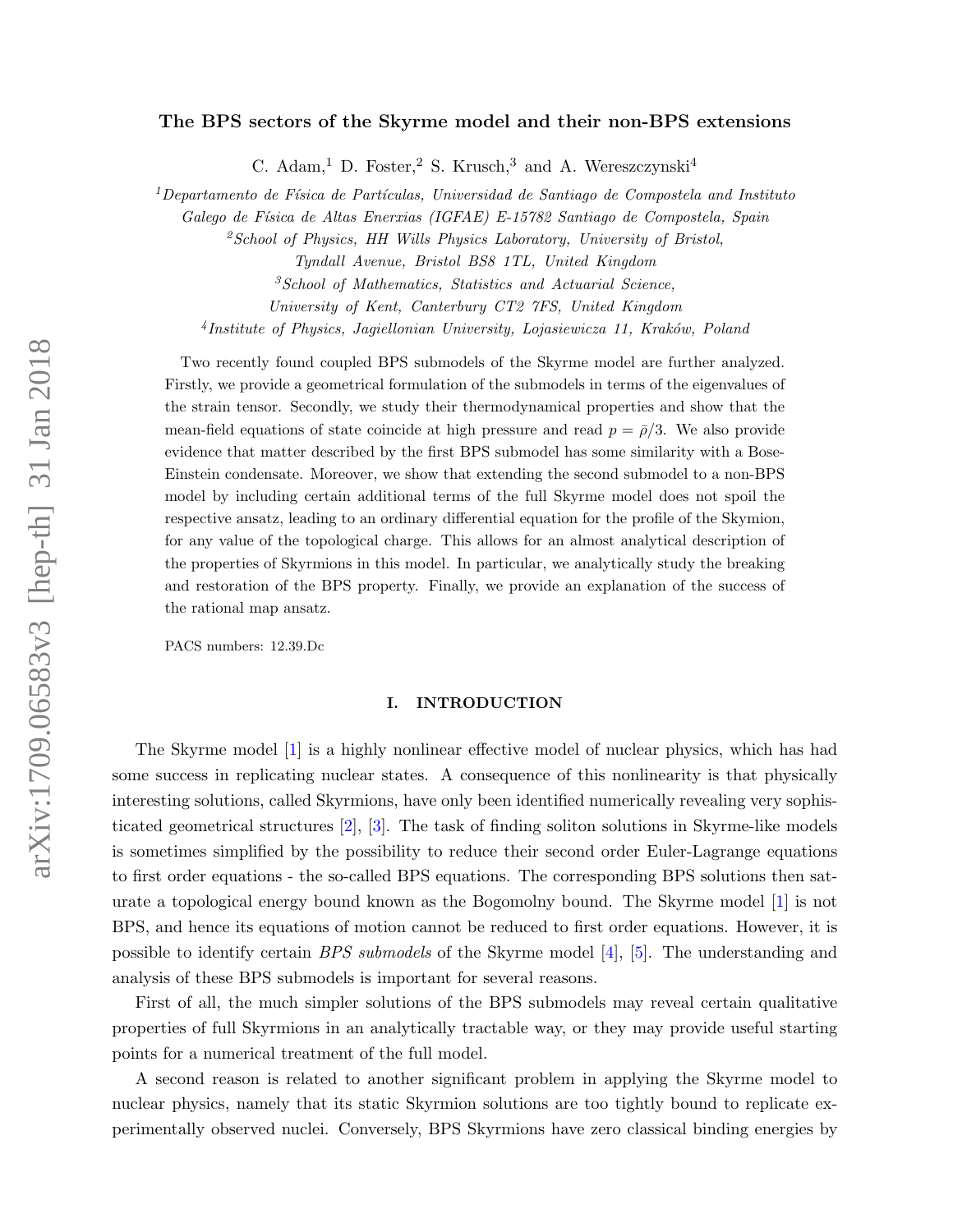2

construction. Consequently, there have been proposals to solve this problem by the inclusion of the so-called BPS Skyrme model  $[4]$ ,  $[6]$ ,  $[7]$  consisting of the sextic and potential term or by inclusion of infinitely many vector mesons [\[8\]](#page-25-7), [\[9\]](#page-25-8). Alternatively, one can add suitably chosen repulsive potentials to reduce binding energies [\[10\]](#page-25-9), [\[11\]](#page-25-10). Furthermore, vibrational quantisation of Skyrmions can reduce binding energies [\[12\]](#page-25-11).

<span id="page-2-2"></span>Quite recently, BPS submodels of the original Skyrme model [\[1\]](#page-25-0) have been identified [\[5\]](#page-25-4). This allows, within each submodel, to reduce the static field equations to more tractable first order differential equations. The two submodels constitute the original Skyrme model in the sense that the full model is a sum of these two submodels, but they are not proper Skyrme models on their own. This means that eliminating one submodel by a suitable choice of coupling constants, simultaneously eliminates the other one. As they always appear together, it is natural to call them coupled BPS submodels. Nonetheless, one can study each submodel separately, and their solutions reveal interesting properties of Skyrmions. For example, it has been shown that the origin of the success of the rational map ansatz approximation has its roots in the first coupled BPS submodel which has rational maps as *exact* solutions.

<span id="page-2-1"></span>The existence of such coupled sectors give us a unique possibility for some analytical insight into the complicated structure of the full theory. Our aim is to further understand the properties of the coupled BPS submodels and of certain extensions which result from the inclusion of additional Skyrme model terms.

The Skyrme model [\[1\]](#page-25-0) can be expressed as

<span id="page-2-3"></span><span id="page-2-0"></span>
$$
\mathcal{L} = c_2 \mathcal{L}_2 + c_4 \mathcal{L}_4 + c_6 \mathcal{L}_6 + c_0 \mathcal{L}_0 \quad \text{with}
$$
\n
$$
\mathcal{L}_2 = -\frac{1}{2} \text{ Tr } L_\mu L^\mu, \ \mathcal{L}_4 = \frac{1}{16} \text{ Tr } [L_\mu, L_\nu]^2, \text{ and } \mathcal{L}_6 = -\pi^4 \mathcal{B}_\mu \mathcal{B}^\mu,
$$
\n(I.1)

where  $L_{\mu} = U^{\dagger} \partial_{\mu} U$  with  $U \in SU(2)$ , and  $c_i$  are dimensionful, non-negative coupling constants. This has an associated baryon current,  $\mathcal{B}^{\mu} = \frac{1}{24\pi^2} \epsilon^{\mu\nu\rho\sigma} \text{Tr } L_{\nu} L_{\rho} L_{\sigma}$ , and an invariant baryon number  $B = \int \mathcal{B}^0 d^2x \in \mathbb{Z}$ . Further,  $\mathcal{U} = -\mathcal{L}_0$  is a potential. In most of what follows, we will assume  $c_2 = 1$ ,  $c_4 = 1$ , which may always be achieved by an appropriate choice of units of length and energy.

The conventional Skyrme model,  $\mathcal{L}_{24} = \mathcal{L}_2 + \mathcal{L}_4$ , is not a BPS type model. Recently, it has been shown in [\[5\]](#page-25-4) that when the Skyrme field is re-expressed as

$$
U = \exp(i\xi(\boldsymbol{x})\tau \cdot \boldsymbol{n}(\boldsymbol{x})) \quad \text{with} \quad \boldsymbol{n}(\boldsymbol{x}) = \frac{1}{1+|u(\boldsymbol{x})|^2} \begin{pmatrix} u(\boldsymbol{x}) + \bar{u}(\boldsymbol{x}) \\ -i(u(\boldsymbol{x}) - \bar{u}(\boldsymbol{x})) \\ 1-|u(\boldsymbol{x})|^2 \end{pmatrix}, \tag{I.2}
$$

the Skyrme model  $\mathcal{L}_{24}$  can be viewed as a sum of two coupled BPS submodels

$$
\mathcal{L}_{24}=\mathcal{L}_{24}^{(1)}+\mathcal{L}_{24}^{(2)},
$$

where  $\mathcal{L}_{24}^{(1)}$  and  $\mathcal{L}_{24}^{(2)}$  are the two BPS submodels

$$
\mathcal{L}_{24}^{(1)} = 4\sin^2\xi \frac{u_\mu \bar{u}^\mu}{(1+|u|^2)^2} - 4\sin^2\xi \left(\xi_\mu \xi^\mu \frac{u_\nu \bar{u}^\nu}{(1+|u|^2)^2} - \frac{\xi_\mu \bar{u}^\mu \xi_\nu u^\nu}{(1+|u|^2)^2}\right) \tag{I.3}
$$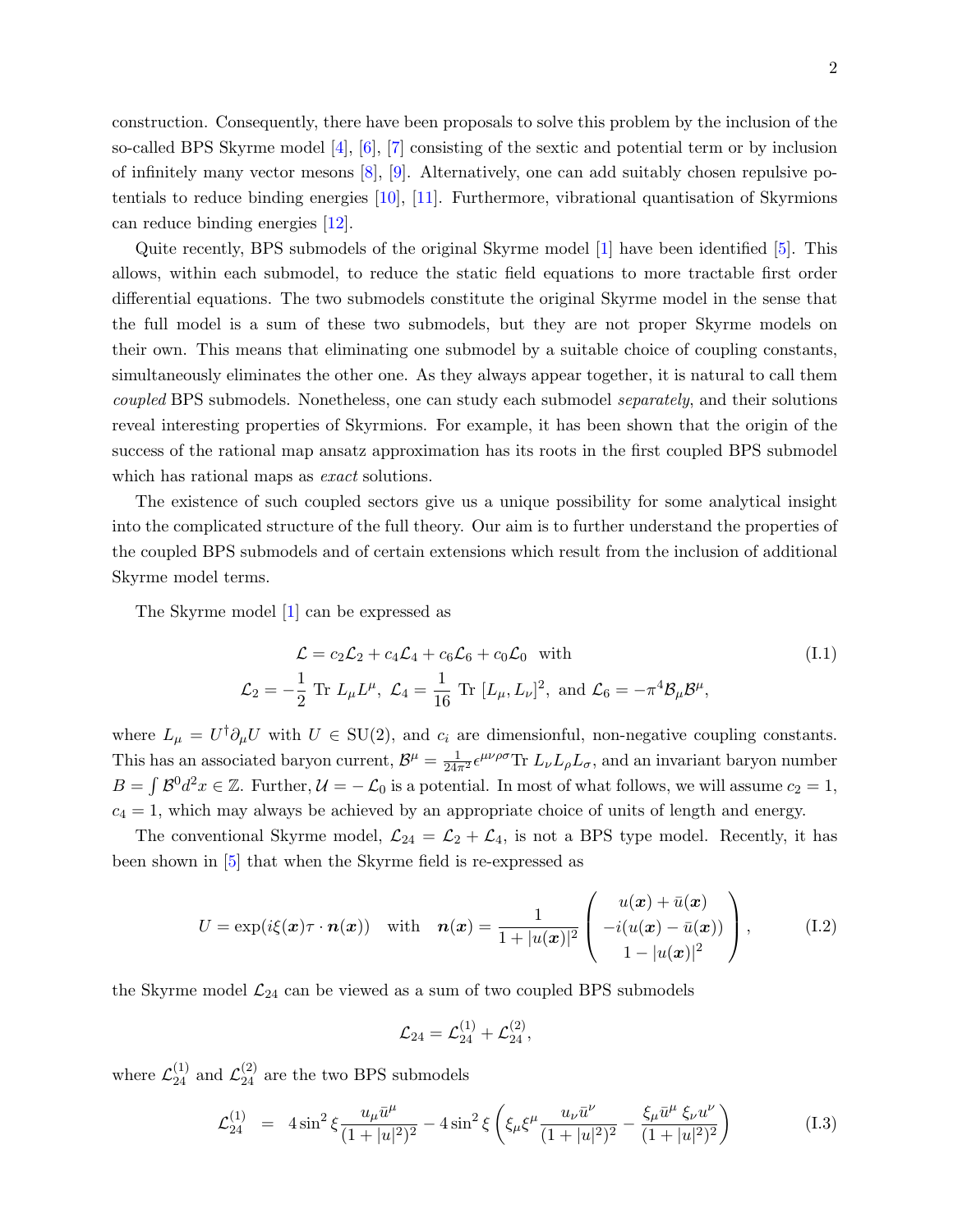and

$$
\mathcal{L}_{24}^{(2)} = \xi_{\mu} \xi^{\mu} - 4 \sin^4 \xi \frac{(u_{\mu} \bar{u}^{\mu})^2 - u_{\mu}^2 \bar{u}_{\nu}^2}{(1 + |u|^2)^4},
$$
\n(I.4)

where  $\xi_{\mu} \equiv \partial_{\mu} \xi$  and  $u_{\mu} \equiv \partial_{\mu} u$ .

The first BPS submodel  $\mathcal{L}_{24}^{(1)}$  gives rise to the Bogomolny equation

$$
u_i \pm i\epsilon_{ijk}\xi_j u_k = 0,\t\t(1.5)
$$

and its complex conjugate. These equations imply the constraints

$$
u_i \xi_i = \bar{u}_i \xi_i = 0
$$
 and  $u_i^2 = \bar{u}_j^2 = 0.$  (I.6)

The second BPS submodel  $\mathcal{L}_{24}^{(2)}$  leads to the Bogomolny equation,

$$
\xi_i \mp \frac{2i\sin^2 \xi}{(1+|u|)^2} \epsilon_{ijk} u_j \bar{u}_k = 0,\tag{I.7}
$$

implying the constraints,

$$
u_i \xi_i = \bar{u}_i \xi_i = 0. \tag{I.8}
$$

These two BPS models independently have the topological bounds

$$
E^{(1)} \ge 8\pi^2|B| \quad \text{and} \quad E^{(2)} \ge 4\pi^2|B|,\tag{I.9}
$$

where  $E^{(1)}$  and  $E^{(2)}$  are the energies of the first and second BPS submodels, respectively.

There is a third unrelated BPS submodel, the so-called BPS Skyrme model, where conventionally  $c_0 = m^2$  and  $c_6 = \lambda^2$ ,

$$
\mathcal{L}_{BPS} = \lambda^2 \mathcal{L}_6 + m^2 \mathcal{L}_0,\tag{I.10}
$$

which has the BPS static field equations

<span id="page-3-0"></span>
$$
\lambda \frac{\sin^2 \xi}{(1+|u|^2)^2} i\epsilon^{ijk} \xi_i u_j \bar{u}_k = \pm m\sqrt{\mathcal{U}}.\tag{I.11}
$$

Note that the BPS Skyrme model is a proper submodel, since it can be found as a certain limit in the 4-dimensional parameter space of the full theory while, as we pointed out before, the first and second coupled BPS submodels do not have this property. The coupled submodels always exist together because each of them receives contributions both from the quadratic Dirichlet and from the quartic Skyrme term. In spite of this fact, it is interesting to study both models separately, both because of their simplicity and because they reveal crucial mathematical and physical features of Skyrmions in the full model. Of course, if treated separately they do not cover the whole variety of phenomena in the Skyrme model  $\mathcal{L}_{24}$ .

In the present work, we want to further analyze the two coupled BPS submodels, especially from the thermodynamical point of view (type of matter, mean-field equations of state). We also analytically investigate the solutions of the new BPS submodels once new terms, such as a potential or the sextic term, are added. In particular, we are interested in deformations of the BPS submodels which preserve the ansatz for the  $\vec{n} \in \mathbb{S}^2$  part of the Skyrme field, thus still allowing for the almost analytical calculation of solutions for any value of the topological charge.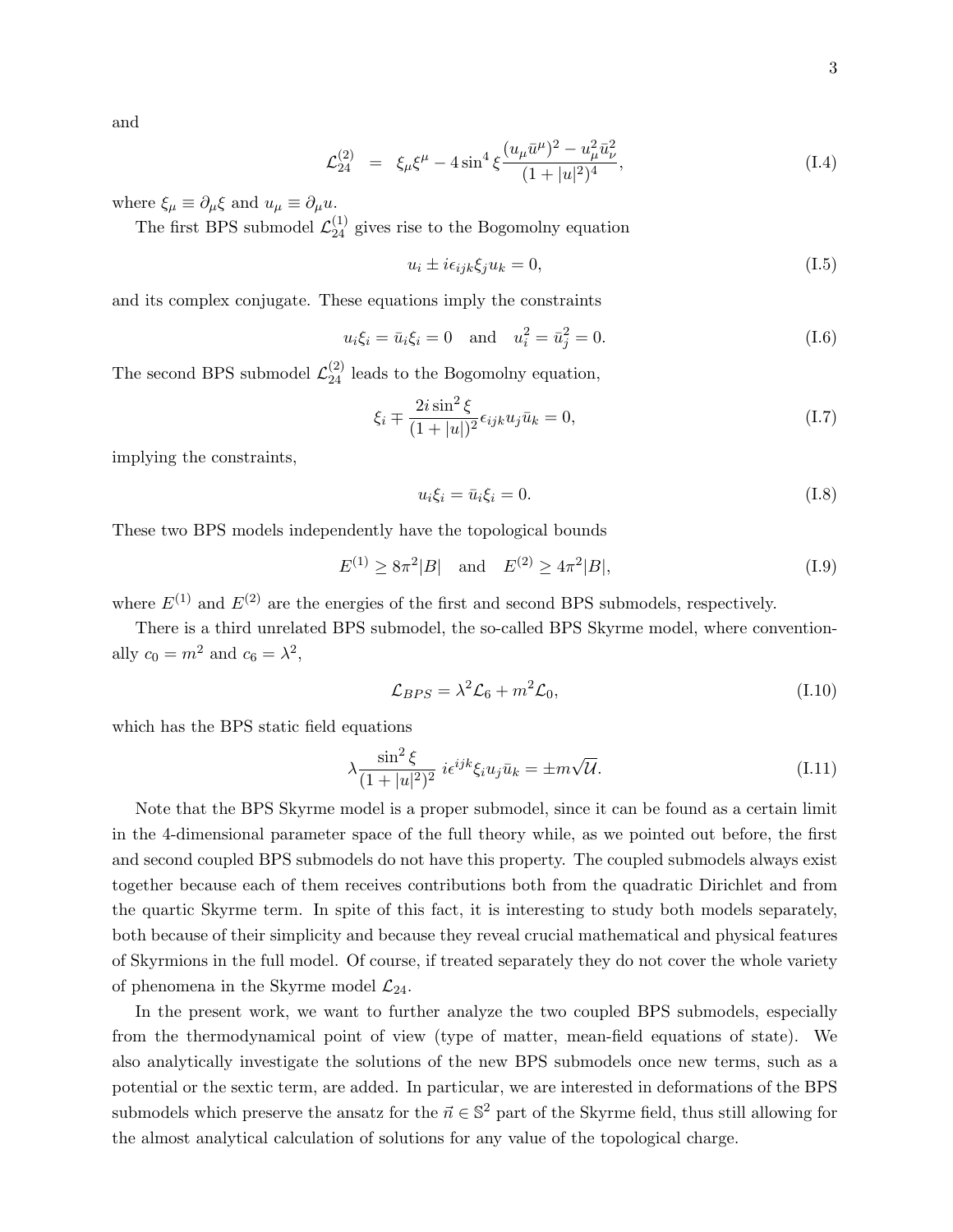#### II. GEOMETRIC MEANING

In order to develop some geometric understanding of these new coupled BPS submodels and their Bogomolny equations, we use the well know formulation of the static energy integral of the  $\mathcal{L}_{24}$  Skyrme model in terms of the eigenvalues  $\lambda_i^2$  of the strain tensor [\[13\]](#page-25-12), [\[14\]](#page-25-13),

$$
D_{ij} = -\frac{1}{2} \text{ Tr } (L_i L_j). \tag{II.1}
$$

Using equation [\(I.2\)](#page-1-0) the three eigenvalues of the strain tensor  $\lambda_1^2, \lambda_2^2, \lambda_3^2$  can be expressed as,

$$
\lambda_1 \lambda_2 \lambda_3 = \pm 2 \frac{\sin^2 \xi}{(1+|u|^2)^2} (i \epsilon^{ijk} \xi_i u_j \bar{u}_k), \tag{II.2}
$$

<span id="page-4-0"></span>
$$
\lambda_1^2 + \lambda_2^2 + \lambda_3^2 = \xi_i^2 + 4\sin^2\xi \frac{u_i \bar{u}^i}{(1+|u|^2)^2},
$$
\n(II.3)

and

$$
\lambda_1^2 \lambda_2^2 + \lambda_1^2 \lambda_3^2 + \lambda_2^2 \lambda_3^2 = 4 \sin^4 \xi \frac{(u_i \bar{u}^i)^2 - u_i^2 \bar{u}_j^2}{(1+|u|^2)^4} + 4 \sin^2 \xi \left(\xi_i^2 \frac{u_j \bar{u}^j}{(1+|u|^2)^2} - \frac{\xi_i u^i \xi_j \bar{u}^j}{(1+|u|^2)^2}\right). \tag{II.4}
$$

Hence,

$$
E_{24} = \int d^3x (\lambda_1^2 + \lambda_2^2 + \lambda_3^2 + \lambda_1^2 \lambda_2^2 + \lambda_2^2 \lambda_3^2 + \lambda_2^2 \lambda_1^3). \tag{II.5}
$$

The derivation of the topological Skyrme-Faddeev bound is now straightforward

$$
E = \int d^3x \left( (\lambda_1 \pm \lambda_2 \lambda_3)^2 + (\lambda_2 \pm \lambda_3 \lambda_1)^2 + (\lambda_3 \pm \lambda_1 \lambda_2)^2 \right) \mp 6 \int d^3x \lambda_1 \lambda_2 \lambda_3,
$$
  
\n
$$
\geq 6 \left| \int d^3x \lambda_1 \lambda_2 \lambda_3 \right| = 12\pi^2 B,
$$
 (II.6)

where  $B$  is the baryon charge associated with the baryon density

$$
\mathcal{B} = \frac{1}{2\pi^2} \lambda_1 \lambda_2 \lambda_3. \tag{II.7}
$$

This topological bound can be saturated if and only if the following Bogomolny equations are satisfied

$$
\lambda_1 = \pm \lambda_2 \lambda_3, \quad \lambda_2 = \pm \lambda_3 \lambda_1, \quad \lambda_3 = \pm \lambda_1 \lambda_2. \tag{II.8}
$$

However, it is known that there are no non-trivial solutions satisfying these equations on  $\mathbb{R}^3$ . The case  $\mathbb{S}^3$  is discussed in the next section.

Let us now analyse these Bogomolny equations in the separation of variables ansatz, where we chose the plus sign. Furthermore we decompose  $u = ge^{i\Phi}$ , set  $G = g^2$  and use the invariant gradient notation

$$
\nabla = \hat{e}_x \partial_x + \hat{e}_y \partial_y + \hat{e}_z \partial_z = \hat{e}_r \partial_r + \frac{1}{r} \hat{e}_\theta \partial_\theta + \frac{1}{r \sin \theta} \hat{e}_\varphi \partial_\varphi, \tag{II.9}
$$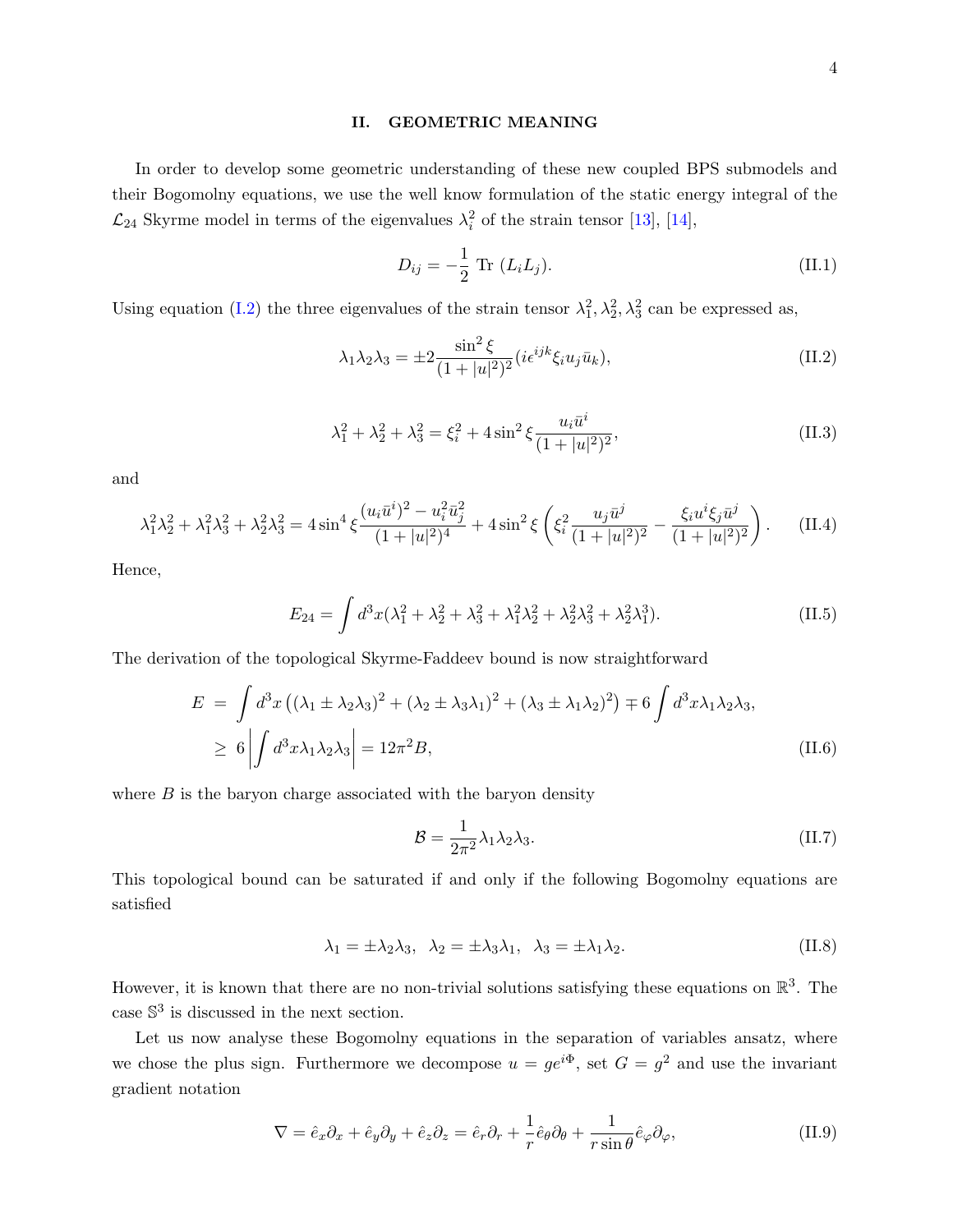to obtain

$$
\lambda_1 \lambda_2 \lambda_3 = \pm 2 \frac{\sin^2 \xi}{(1+G)^2} \nabla \xi \cdot (\nabla G \times \nabla \Phi), \tag{II.10}
$$

$$
\lambda_1^2 + \lambda_2^2 + \lambda_3^2 = (\nabla \xi)^2 + 4 \frac{\sin^2 \xi}{(1+G)^2} \left( \frac{1}{4G} (\nabla G)^2 + G(\nabla \Phi)^2 \right),
$$
 (II.11)

$$
\lambda_1^2 \lambda_2^2 + \lambda_1^2 \lambda_3^2 + \lambda_2^2 \lambda_3^2 = \frac{4 \sin^2 \xi}{(1+G)^2} \left( \frac{\sin^2 \xi}{(1+G)^2} \left( (\nabla G)^2 (\nabla \Phi)^2 - (\nabla G \cdot \nabla \Phi)^2 \right) + \frac{1}{4G} \left( (\nabla \xi)^2 (\nabla G)^2 - (\nabla \xi \cdot \nabla G)^2 \right) + G \left( (\nabla \xi)^2 (\nabla \Phi)^2 - (\nabla \xi \cdot \nabla \Phi)^2 \right) \right)
$$
(II.12)

Now we introduce spherical polar coordinates and assume  $\xi = \xi(r)$  and  $u = u(\theta, \varphi)$ . This is consistent with constraint [\(I.8\)](#page-2-0) which is satisfied by both BPS submodels and can be written as

$$
\nabla \xi \cdot \nabla u = 0 \quad \text{and} \quad \nabla \xi \cdot \nabla \bar{u} = 0. \tag{II.13}
$$

In fact it is sufficient to assume  $\xi = \xi(r)$  and then  $u = u(\theta, \varphi)$  follows from constraint [\(II.13\)](#page-4-0). This assumption implies that the strain tensor in spherical polar coordinates partially diagonalises such that one eigenvalue (let us say,  $\lambda_1^2$ ) is equal to  $\xi_r^2$ ,  $\lambda_1^2 = \xi_r^2$ . We choose  $\lambda_1 = \xi_r$  and the plus sign (or  $\lambda_1 = -\xi_r$  and the minus sign), leading to

$$
\lambda_2 \lambda_3 = 2 \frac{\sin^2 \xi}{(1+|u|^2)^2} i \hat{e}_r \cdot (\nabla u \times \nabla \bar{u}),
$$
  
\n
$$
\lambda_2^2 + \lambda_3^2 = 4 \sin^2 \xi \frac{\nabla u \cdot \nabla \bar{u}}{(1+|u|^2)^2},
$$
  
\n
$$
\lambda_2^2 \lambda_3^2 = 4 \sin^4 \xi \frac{(\nabla u \cdot \nabla \bar{u})^2 - (\nabla u)^2 (\nabla \bar{u})^2}{(1+|u|^2)^4}.
$$
\n(II.14)

The third equation is a consequence of the first, but it is nevertheless useful to see directly the consequence of the complex eikonal equation  $(\nabla u)^2 = 0$ . On the one hand, the complex eikonal equation implies that  $u(\theta, \varphi)$  is either a holomorphic or an antiholomorphic function, so that u can be written as  $u = u(z)$  or  $u = u(\bar{z})$  where  $z = \tan \frac{\theta}{2} e^{i\varphi}$ . On the other hand, the complex eikonal equation immediately implies that

$$
\lambda_2^2 = \lambda_3^2 = 2\sin^2 \xi \frac{\nabla u \cdot \nabla \bar{u}}{(1+|u|^2)^2}.
$$
 (II.15)

For the second type of BPS system, the expressions in terms of  $\xi$ , G and  $\Phi$  are more useful. Indeed, using the separation of variables ansatz  $\xi = \xi(r)$ ,  $G = G(\theta)$ ,  $\Phi = \Phi(\varphi)$ , the equations for the eigenvalues simplify to

$$
\lambda_1^2 = (\nabla \xi)^2 = \xi_r^2,
$$
\n(II.16)

$$
\lambda_2^2 = \frac{\sin^2 \xi}{G(1+G)^2} (\nabla G)^2 = \frac{\sin^2 \xi G_\theta^2}{G(1+G)^2 r^2},
$$
\n(II.17)

$$
\lambda_3^2 = 4 \frac{\sin^2 \xi}{(1+G)^2} G(\nabla \Phi)^2 = 4 \frac{\sin^2 \xi G \Phi^2_{\varphi}}{(1+G)^2 r^2 \sin^2 \theta}.
$$
 (II.18)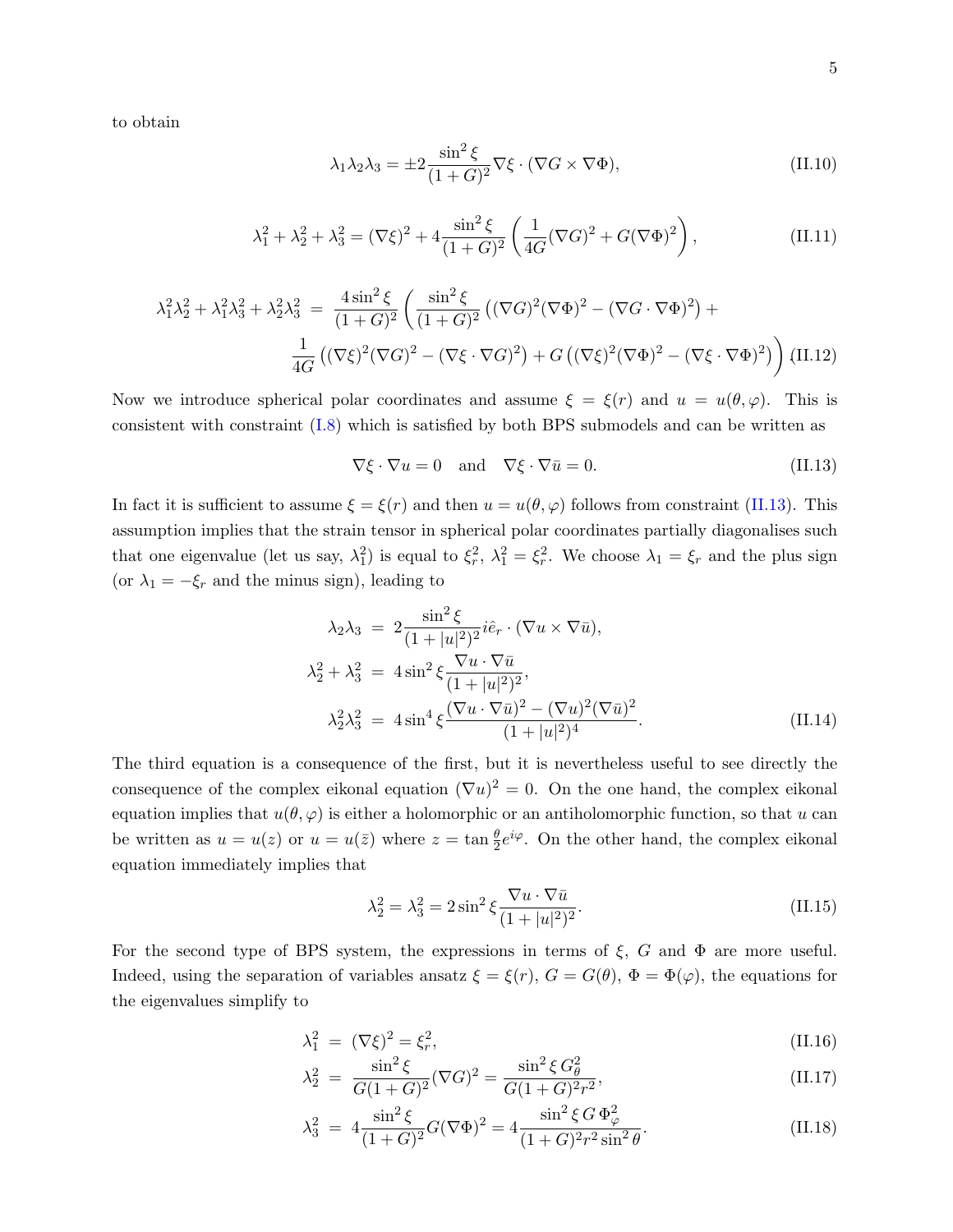Now we want to relate the BPS equations for the two submodels to equations for the eigenvalues  $\lambda_i$ . Multiplying the BPS equation [\(I.7\)](#page-2-1) of the second submodel  $\mathcal{L}_{24}^{(2)}$  by  $\hat{e}_r$  (multiplication by the other two basis vectors perpendicular to  $\hat{e}_r$  gives zero), we obtain the equation

<span id="page-6-0"></span>
$$
\xi_r = \pm 2 \frac{\sin^2 \xi}{(1+|u|^2)^2} i \hat{e}_r \cdot (\nabla u \times \nabla \bar{u}) \quad \Leftrightarrow \quad \lambda_1 = \pm \lambda_2 \lambda_3. \tag{II.19}
$$

The first BPS equation [\(I.5\)](#page-2-2) reads  $\nabla u = \mp i \nabla \xi \times \nabla u$  and implies the constraints  $(\nabla u)^2 = 0$  and  $\nabla \xi \cdot \nabla u = 0$ . Multiplying the BPS equation by  $\nabla \bar{u}$  results in

$$
\nabla u \cdot \nabla \bar{u} = \pm \xi_r i \hat{e}_r \cdot (\nabla u \times \nabla \bar{u}) \quad \Leftrightarrow \quad \frac{1}{2} \left( \lambda_2^2 + \lambda_3^2 \right) = \mp \lambda_1 \lambda_2 \lambda_3. \tag{II.20}
$$

But the constraint  $(\nabla u)^2 = 0$  for this ansatz implies that  $\lambda_2^2 = \lambda_3^2$  which directly leads to  $\lambda_1 =$  $\xi_r = \pm 1$ , which is the radial BPS equation for this submodel, see [\[5\]](#page-25-4).

For both submodels we find that, after a separation of variables ansatz  $\xi = \xi(r)$ ,  $u = u(\theta, \varphi)$ , their BPS equations may be expressed as simple algebraic equations for the eigenvalues of the strain tensor. The BPS equation for the second submodel is equivalent to  $\lambda_1 = \pm \lambda_2 \lambda_3$ , whereas the BPS equation of the first model is equivalent to the two equations  $\lambda_2 = \pm \lambda_1 \lambda_3$  and  $\lambda_3 = \pm \lambda_1 \lambda_2$ . The BPS equation of the BPS Skyrme model [\(I.10\)](#page-2-3) may also be expressed in terms of these eigenvalues as

$$
\lambda_1 \lambda_2 \lambda_3 = \pm \frac{2m}{\lambda} \sqrt{\mathcal{U}(\xi)}.
$$
 (II.21)

This BPS equation implies that the baryon density [\(II.7\)](#page-3-0) is always either non-negative or nonpositive depending on the choice of sign. This implies that there is no negative baryon density for charge  $B > 0$  solutions. This can be contrasted with the standard Skyrme model  $\mathcal{L}_{24}$  where negative baryon density has been found in [\[15\]](#page-25-14). For example for  $B = 3$  the negative baryon density was found close to the origin and along tubes through the faces of the tetrahedron. Furthermore, it was shown that  $\lambda_2^2 \neq \lambda_3^2$  for the  $B = 3$  Skyrmion. For the second submodel we have  $\lambda_1 = \pm \lambda_2 \lambda_3$ which implies  $\lambda_1^2 = \pm \lambda_1 \lambda_2 \lambda_3$ . Hence, in this submodel there is also no negative baryon density for  $B > 0$ . A similar argument can also be applied to the first submodel, so that all BPS models we discuss here do not have negative baryon density.

#### III.  $\mathbb{S}^3$ BASE SPACE

Consider the Bogomolny equations  $(I.5)$  and  $(I.7)$  on a three dimensional sphere of unit radius with line element

$$
ds^{2} = d\psi^{2} + \sin^{2}\psi d\theta^{2} + \sin^{2}\psi \sin^{2}\theta d\varphi^{2}.
$$
 (III.1)

For the ansatz  $\xi = \xi(\psi)$ ,  $u = u(\theta, \varphi)$ , then, equation [\(I.7\)](#page-2-1) becomes

$$
\nabla_{\psi}\xi = \pm \frac{2i\sin^2\xi}{(1+|u|^2)^2} \left(\nabla_{\theta}u\nabla_{\varphi}\bar{u} - \nabla_{\varphi}u\nabla_{\theta}\bar{u}\right),\tag{III.2}
$$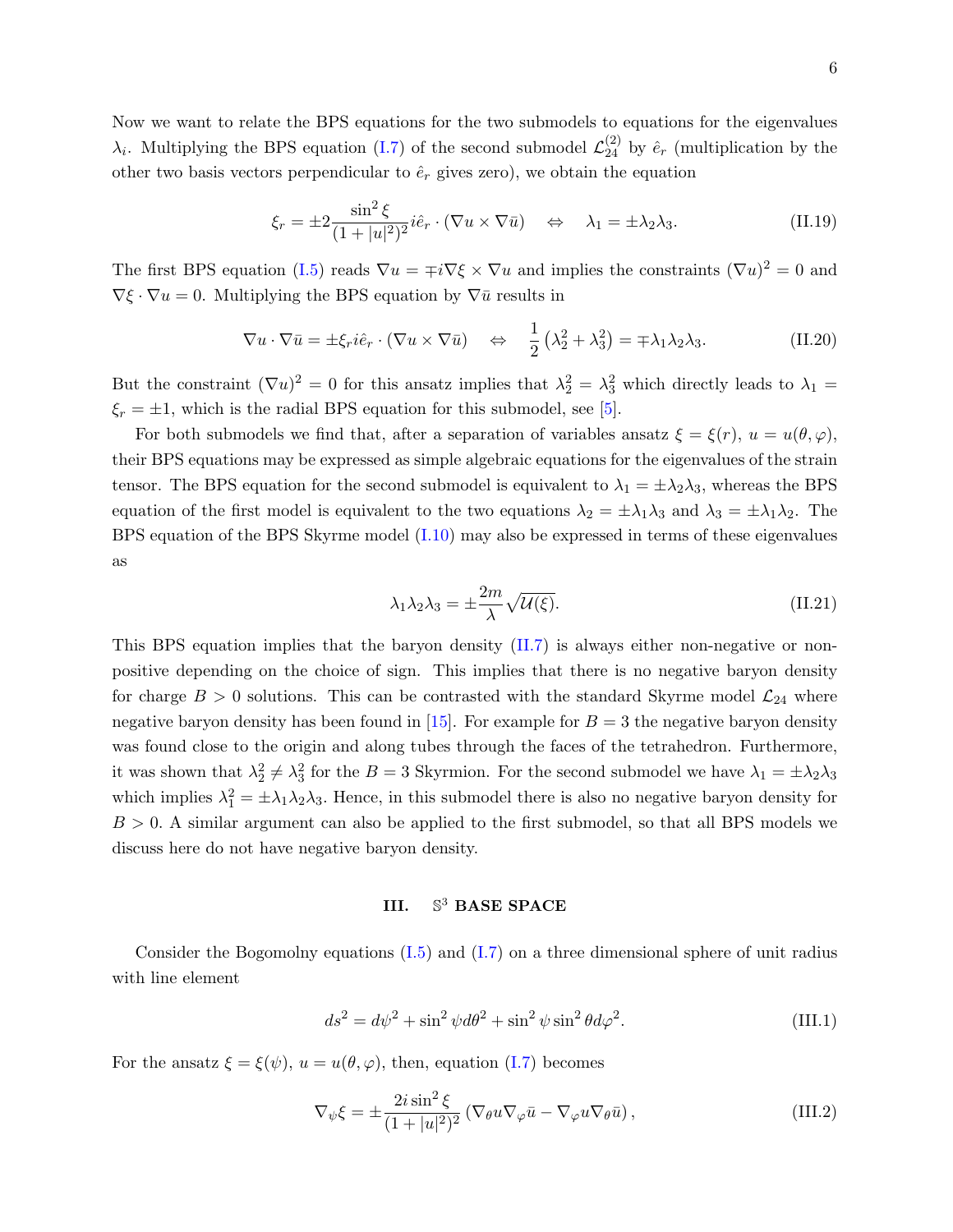where the components of the invariant gradient are given by

$$
\nabla_{\psi} = \partial_{\psi}, \quad \nabla_{\theta} = \frac{1}{\sin \psi} \partial_{\theta} \quad \text{and} \quad \nabla_{\varphi} = \frac{1}{\sin \psi \sin \theta} \partial_{\varphi}.
$$
 (III.3)

This is solved by

$$
\xi = \pi - \psi \quad \text{and} \quad u = \tan \frac{\theta}{2} e^{i\varphi} \tag{III.4}
$$

which has the same boundary conditions as on  $\mathbb{R}^3$  if we interpret  $\psi = 0$  as the origin and  $\psi = \pi$  as "infinity." On the other hand, equation  $(I.5)$  gives

$$
\nabla_{\theta} u \mp i \nabla_{\psi} \xi \nabla_{\varphi} u = 0 \quad \text{and} \quad \nabla_{\varphi} u \pm i \nabla_{\psi} \xi \nabla_{\theta} u = 0. \tag{III.5}
$$

This is solved again by [\(III.4\)](#page-6-0). Therefore, on  $\mathbb{S}^3$  both BPS submodels do lead to a common solution, as expected [\[13\]](#page-25-12). Solutions of higher topological charge on  $\mathbb{S}^3$  are discussed in [\[16\]](#page-26-0).

Recently a similar deformation of Skyrme-related Bogomolny equations has been considered, where the coupling constants multiplying the quadratic and quartic terms of the model are replaced by a space dependent function  $f$  [\[17\]](#page-26-1) (for another possibility see [\[18\]](#page-26-2)). Then the Bogomolny equations take the form

<span id="page-7-2"></span>
$$
f^2 u_i \pm i \epsilon_{ijk} \xi_j u_k = 0 \tag{III.6}
$$

and

<span id="page-7-0"></span>
$$
f^{2}\xi_{i} \pm \frac{2i\sin^{2}\xi}{(1+|u|)^{2}} \epsilon_{ijk} u_{j} \bar{u}_{k} = 0.
$$
 (III.7)

Now, for suitably chosen functions  $f$  the resulting Bogomolny equations have common topologically nontrivial solutions on  $\mathbb{R}^3$ .

Due to the fact that the BPS equations on  $\mathbb{S}^3$  base space coincide and have a common solution in the charge one sector we can conclude that solutions of the BPS equations satisfy

$$
E = E^{(1)} + E^{(2)} = \int_{\mathbb{S}^3} d\Omega \left( \lambda_2^2 + \lambda_3^2 + \lambda_1^2 \lambda_3^2 + \lambda_1^2 \lambda_2^2 \right) + \int_{\mathbb{S}^3} d\Omega \left( \lambda_1^2 + \lambda_2^2 \lambda_3^2 \right), \tag{III.8}
$$

<span id="page-7-1"></span>
$$
= 2E^{(2)} + E^{(2)}.
$$
 (III.9)

In other word, the first BPS submodel gives a two times bigger contribution to the total energy than the second BPS submodel for the  $B = 1$  soliton solution,

$$
E_{\text{on-shell}}^{(1)} = 2E_{\text{on-shell}}^{(2)}
$$
 (III.10)

where the subscript "on-shell" emphasises that this is only valid for solutions of the BPS equations. The fate of this relation on  $\mathbb{R}^3$  and its relevance for the rational map ansatz will be investigated in Section VII.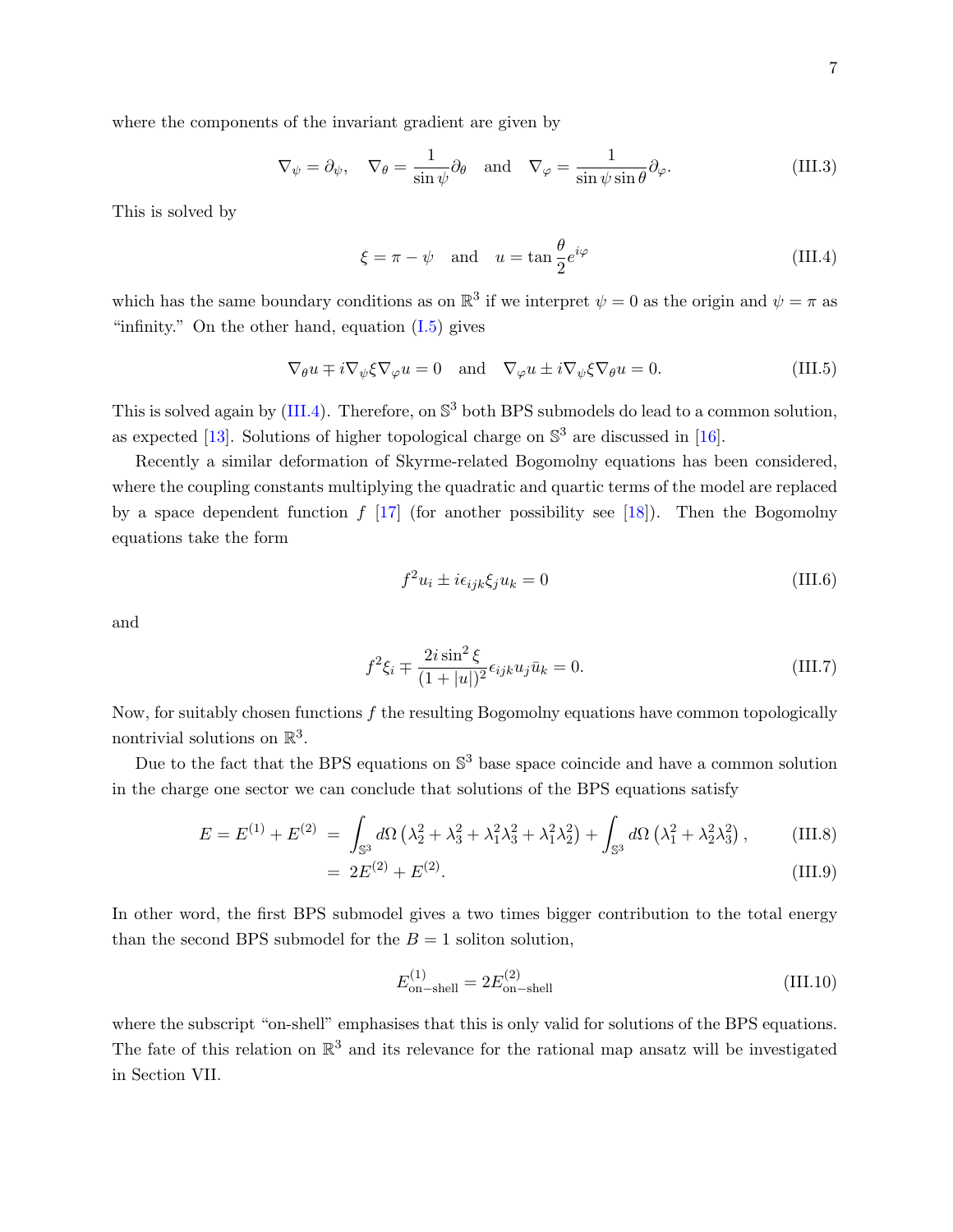#### IV.  $T = 0$  THERMODYNAMICS OF THE COUPLED BPS SUBMODELS

BPS solutions have zero pressure by construction since the energy is topological and, therefore, metric independent [\[19\]](#page-26-3). The corresponding BPS equations may be generalised to first-order equations for nonzero pressure, sheding light on the thermodynamical behaviour of the material system described by the solitons. It is, thus, natural to analyse the soliton solutions in the BPS submodels once a non-zero pressure is imposed.

# A. The  $\mathcal{L}_{24}^{(1)}$  BPS model and non-zero pressure

Static Skyrmions of this model can be found from the ansatz  $\xi = \xi(r)$ , together with the rational map ansatz

$$
u(z) = \frac{p(z)}{q(z)},\tag{IV.1}
$$

where  $z = \tan \frac{\theta}{2} e^{i\varphi}$  is a stereographic coordinate on the unit sphere  $\mathbb{S}^2$  parametrized by the usual angular variables  $\theta$  and  $\varphi$ . The resulting reduced energy functional reads

$$
E^{(1)} = 4\pi \int dr \left( 2B \sin^2 \xi (1 + \xi'^2) \right) = 4\pi B \int dr \left( 2\eta'^2 - 2\eta^2 + 4\eta \right), \tag{IV.2}
$$

where, for convenience, we have introduced the target space variable

$$
\eta = 1 - \cos \xi.
$$

Then, the profile function follows from the corresponding reduced Bogomolny equation

<span id="page-8-0"></span>
$$
\eta' = \pm \sqrt{\eta(2-\eta)},\tag{IV.3}
$$

which has the solution

$$
\eta = 1 - \cos(\pi - r) \Rightarrow \xi = \pi - r \tag{IV.4}
$$

for  $r \in [0, \pi]$  and 0 otherwise.  $R = \pi$  is interpreted as the size of the compact Skyrmion. Here we chose the minus sign and imposed the appropriate boundary conditions

<span id="page-8-1"></span>
$$
\eta(r=0) = 2, \ \eta(r=R) = 0, \ \eta'(r=R) = 0. \tag{IV.5}
$$

It is interesting to note that for the BPS submodel  $\mathcal{L}_{24}^{(1)}$ , all Skyrmions have the same size and volume independently of the value of the topological charge  $-R(B) = \pi$  and  $V(B) = V_0 = \frac{4}{3}$  $\frac{4}{3}\pi^4$ . Hence, increasing the baryon charge we increase the energy,  $E(B) = 8\pi^2|B|$ , stored in a fixed volume. Therefore, one can say that this BPS submodel describes a very attractive BPS skyrmionic matter, where solitons are confined in a fixed volume. The radial energy density is zero both outside  $r = R$  and at  $r = 0$ , therefore the individual  $B = 1$  Skyrmions are distributed on a spherical shell of finite thickness which is independent of  $B$ . Their angular distribution is given by the rational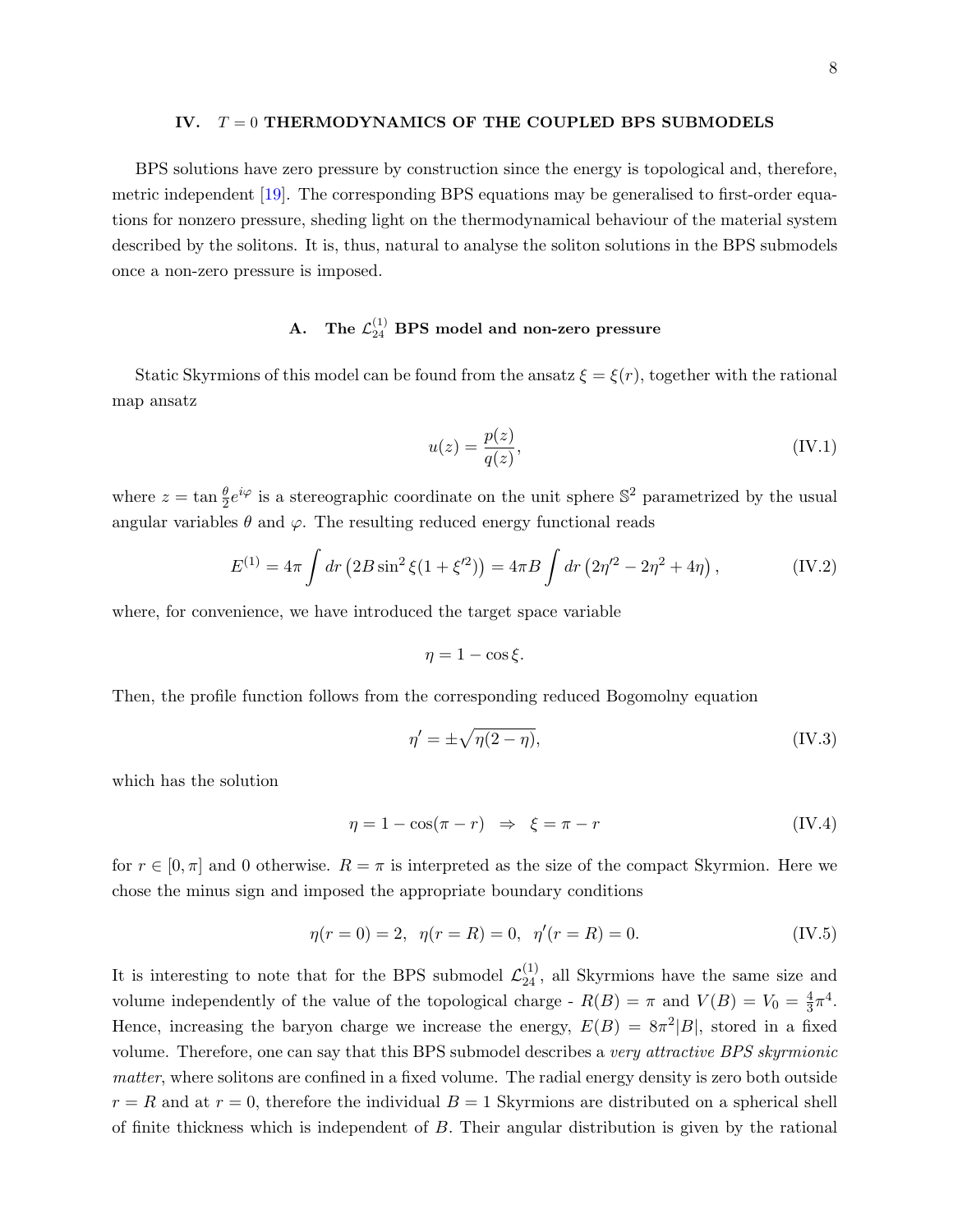9

map  $u = (p(z)/q(z))$  of the solution which can be interpreted as the distribution of sigma model lumps on the two-sphere.

The fact that the volume of a soliton and its radial profile function are independent of its topological charge somewhat resembles a Bose-Einstein condensate (BEC). In a BEC phase a large fraction of particles occupies the same lowest energy state, described by the same wave function. Adding more particles, which is analogue to increasing the topological charge, just increases the density of the condensate. Furthermore, a BEC is a phenomenon occurring close to  $T = 0$  which is the relevant phase for the applicability of the Skyrme model.

The constant volume of Skyrmions together with their BPS nature give a simple expression for the mean-field baryon chemical potential

$$
\bar{\mu} = \left(\frac{\partial E}{\partial B}\right)_V = 8\pi^2,\tag{IV.6}
$$

which is equal to the energy of the charge one Skyrmion.

Furthermore, due to the compacton nature of Skyrmions in this submodel, there is another phase of Skyrmionic matter - a gas of N non-overlapping  $B = 1$  Skyrmions, each of volume  $V = V_0$ . This phase has exactly the same energy as the charge  $B = N$  Skyrmion, but the total volume of the configuration is now N times bigger. This should be contrasted with liquid and gas phases in the BPS Skyrme model where the volume and energy of a soliton are always linear functions of the baryon charge.

The second order Euler-Lagrange equation for the profile  $\xi$ 

$$
\eta'' + \eta - 1 = 0 \tag{IV.7}
$$

is solved not only for the Bogomolny equation  $(V.3)$  but also for a whole family of first order equations parametrised by a parameter  $C$ , namely

$$
\eta'^2 = \eta(2 - \eta) + \frac{C}{2B}.\tag{IV.8}
$$

This equation can be analytically solved providing the squeezed Skyrmion solutions

$$
\eta(r) = \begin{cases} 1 - \frac{\sin\left(r - \frac{R}{2}\right)}{\sin\frac{R}{2}} & r \leq R, \\ 0 & r \geq R, \end{cases} \tag{IV.9}
$$

where the size of the Skyrmion is

$$
R = 2\arctan\sqrt{\frac{2B}{C}},\tag{IV.10}
$$

and the volume  $V$  satisfies the useful identity

$$
\tan^2 \frac{1}{2} \left( \frac{3V}{4\pi} \right)^{1/3} = \frac{2B}{C}.
$$
 (IV.11)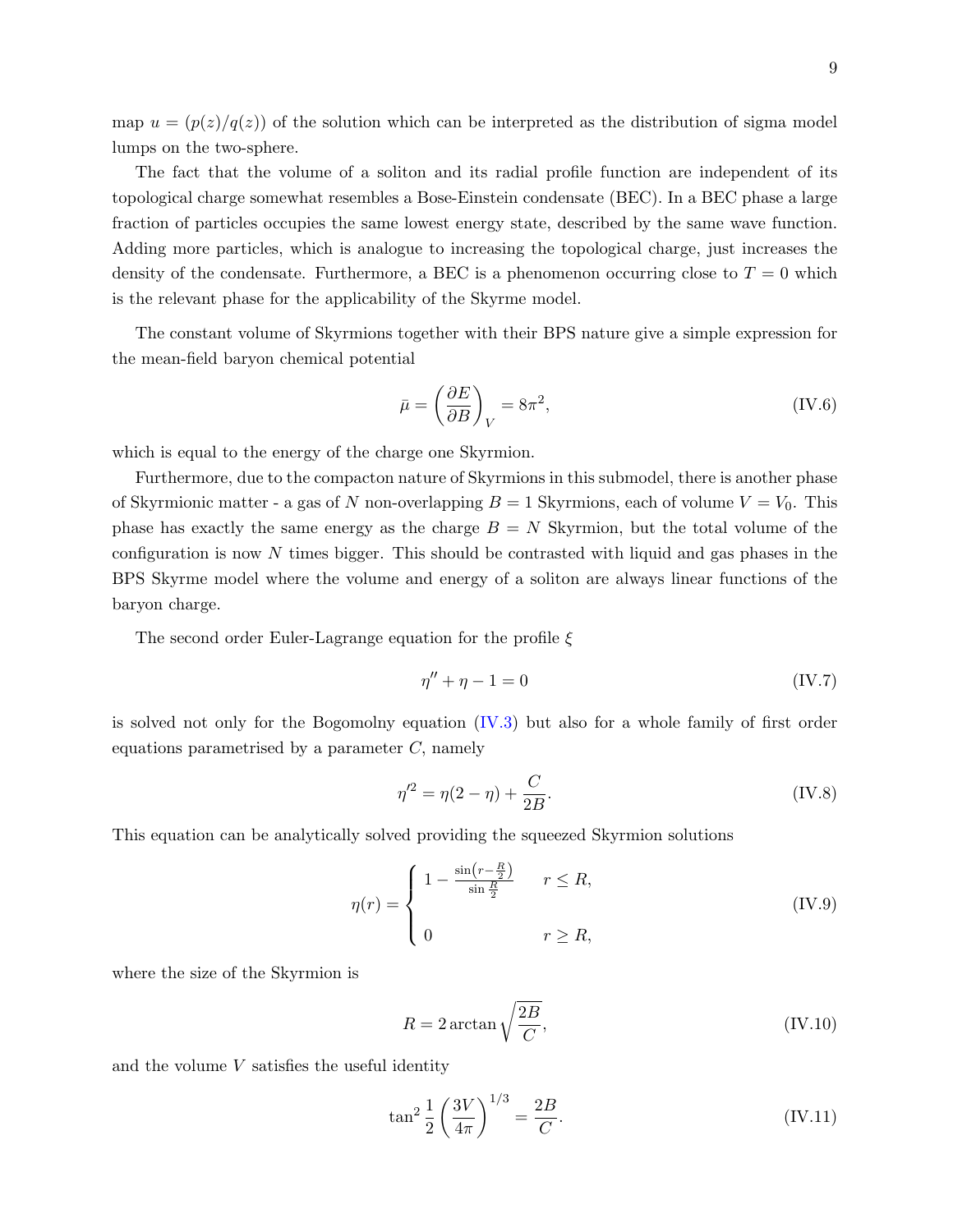The parameter C measures the squeezing rate of the solution and therefore is related to the external pressure imposed on the original BPS solution at zero pressure. The energy of this solution for general  $C$  is

$$
E^{(1)}(P) = 4\pi B \int_0^R dr \left(2\eta'^2 - 2\eta^2 + 4\eta\right) = 16\pi B \int_0^2 d\eta \frac{2\eta - \eta^2 + \frac{C}{4B}}{\sqrt{2\eta - \eta^2 + \frac{C}{4B}}},\tag{IV.12}
$$

where the first order equation  $(IV.8)$  has been used to transform the base space integral into a target space integral. Then we find

$$
E^{(1)}(C) = 16\pi B \left( \sqrt{\frac{C}{2B}} + \arctan\sqrt{\frac{2B}{C}} \right),\tag{IV.13}
$$

which can be written with  $(IV.11)$  in terms of the volume as

<span id="page-10-0"></span>
$$
E^{(1)}(V) = 16\pi B \left( \frac{1}{\tan\left(\frac{3V}{32\pi}\right)^{1/3}} + \left(\frac{3V}{32\pi}\right)^{1/3} \right). \tag{IV.14}
$$

This expression is linear in B, therefore, the mean-field baryon chemical potential is again equal to the energy of the  $B = 1$  Skyrmion, now at nonzero pressure. Furthermore, this energy allows us to compute the proper thermodynamical pressure

$$
p = -\frac{\partial E(V)}{\partial V} = \frac{C}{\left(2\arctan\sqrt{\frac{2B}{C}}\right)^2}.
$$
 (IV.15)

In other words the parameter  $C$  gives, in a rather complicated way, the thermodynamical pressure, namely

$$
p = \frac{C}{R^2(C)},
$$
\n(IV.16)

where we explicitly use the formula for the size of the squeezed Skyrmion  $R(C)$ . In the small volume limit (large C parameter) the energy and the pressure take the form

$$
E^{(1)}(V) = 16\pi B \left(\frac{32\pi}{3V}\right)^{1/3} \quad \text{and} \quad p = 16\pi B \left(\frac{32\pi}{3V}\right)^{1/3} \frac{1}{3V}.
$$
 (IV.17)

This leads to the expected high pressure limit of the mean-field equation of state relating the pressure and the mean-field energy density  $\bar{\rho} = E/V$ , namely

$$
p = \frac{\bar{\rho}}{3}.\tag{IV.18}
$$

This is exactly the mean-field equation of state of the  $\mathcal{L}_{24}$  Skyrme model [\[20\]](#page-26-4), [\[21\]](#page-26-5).

# B. The  $\mathcal{L}^{(2)}_{24}$  BPS model and non-zero pressure

Within this submodel it is not possible to simultaneously impose both boundary conditions for the profile function,  $\xi(r=0) = \pi$  and  $\xi(r=\infty) = 0$ , because the condition  $\xi(r=\infty) = 0$  is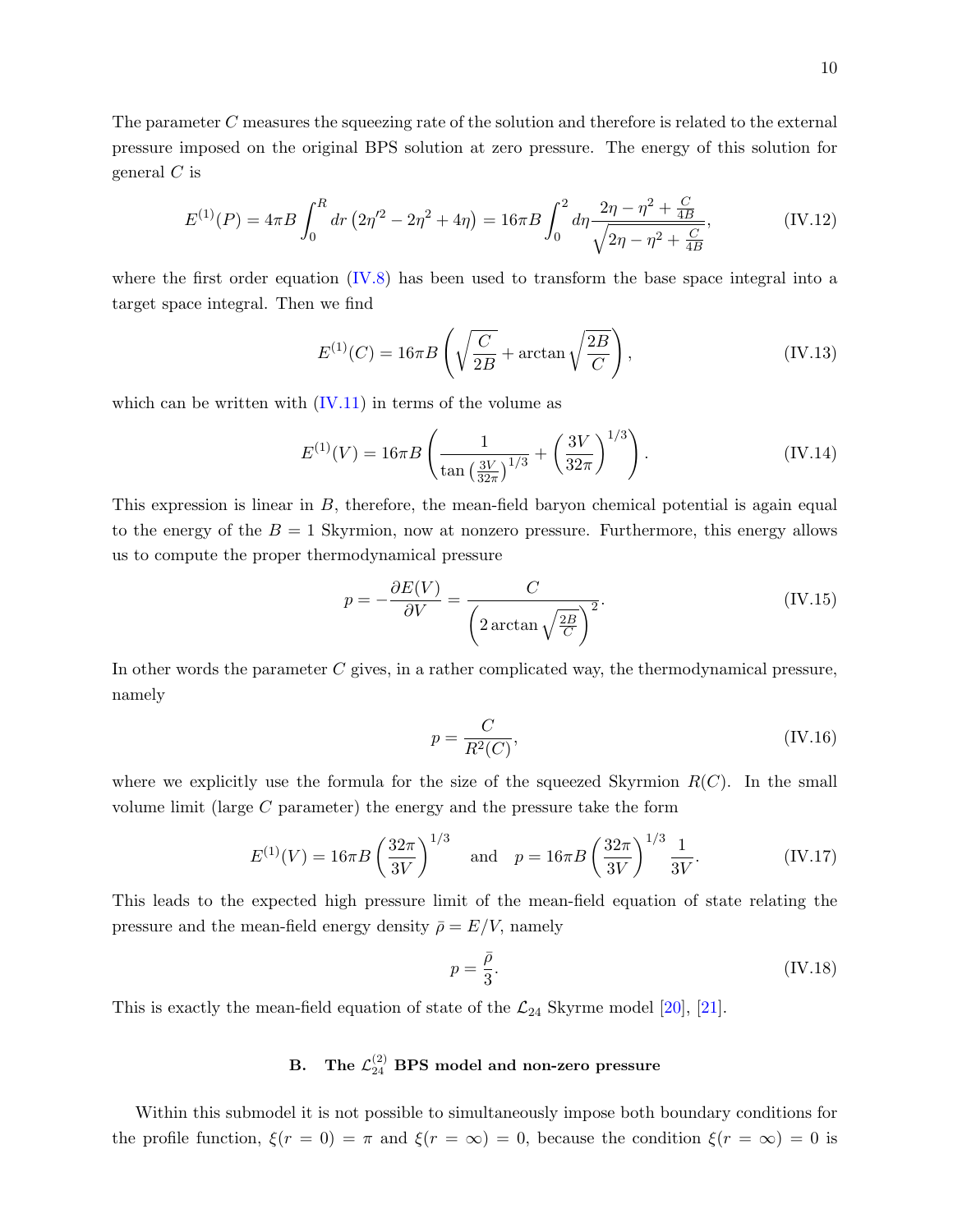not required for finite energy. Therefore, the Skyrmion solutions do not possess integer baryon charge. An interpretation is that there are too strong repulsive forces in this submodel, such that a Skyrmion cannot form, as opposed to the compactons in the  $\mathcal{L}_{24}^{(1)}$  model. Acting with an additional external force by applying external pressure should give rise to conventional Skyrmions. Let us start with the static energy for the second BPS submodel, where we insert  $\xi = \xi(r)$  and the solution for the complex field  $u = \tan \frac{\theta}{2} e^{iB\varphi}$ , resulting in

$$
E^{(2)} = 4\pi \int_0^\infty dr r^2 \left( \xi'^2 + \frac{B^2 \sin^4 \xi}{r^4} \right). \tag{IV.19}
$$

It is convenient to introduce the new base space variable  $y = 1/r$ , giving

$$
E^{(2)} = 4\pi \int_0^\infty dy \left(\xi_y^2 + B^2 \sin^4 \xi\right). \tag{IV.20}
$$

Again, the full second order Euler-Lagrange equation for  $\xi$  is solved not only by the Bogomolny equation but also by its one-parameter  $(D \geq 0)$  generalisation

$$
\xi_y^2 = B^2 \sin^4 \xi + D,\tag{IV.21}
$$

where  $D = 0$  gives the Bogomolny equation. The non-zero pressure boundary conditions translate as

$$
\xi(y = \infty) = \pi
$$
,  $\xi(y = y_0) = 0$ , and  $\xi_y(y = y_0) = 0$ , (IV.22)

where  $y_0 = R^{-1}$  and R is a compacton boundary at which we impose an external pressure. But the first condition leads to difficulties. Namely, at leading order at  $y \to \infty$ ,  $\xi_y^2 = D$ . As a consequence, the formal solution  $\xi = \pm \sqrt{D}y$  is unbounded which contradicts the assumed condition at  $y \to \infty$ , namely  $\xi = \pi$ . Therefore, the  $y = \infty$  ( $r = 0$ ) boundary condition cannot be satisfied for solutions of the non-zero pressure  $(D > 0)$  equation  $(IV.21)$ .

It is instructive to recall the BPS case with no squeezing and  $D = 0$ , where the boundary condition  $\xi(r=0) = \pi$  can be imposed but  $\xi(r=\infty) \neq 0$ . Hence, qualitatively the squeezing brings the  $\xi = 0$  end from "beyond infinity" to a finite distance while the solution at the origin diverges.

The problem with  $D > 0$  becomes more transparent if we insert the generalization of the Bogomolny equation to the total energy so that

$$
E^{(2)} = 4\pi \int_0^\infty dy \left( 2B^2 \sin^4 \xi + D \right). \tag{IV.23}
$$

Obviously, for  $D > 0$  the second term leads to infinite energy at  $y = \infty$  which is the origin  $r = 0$ . Hence, in order to squeeze such a skyrmionic matter we have to use an infinite amount of energy or act with infinite pressure. We interpret this as a very repulsive BPS skyrmionic matter which cannot be squeezed by finite pressure.

A Skyrmion cannot exist in a ball of finite volume because of the singular behaviour at  $r = 0$ . This can be resolved by also "squeezing" the configuration from the inner region which is achieved by the following boundary conditions

$$
\xi(r = R_1) = \pi
$$
 and  $\xi(r = R_2) = 0$  (IV.24)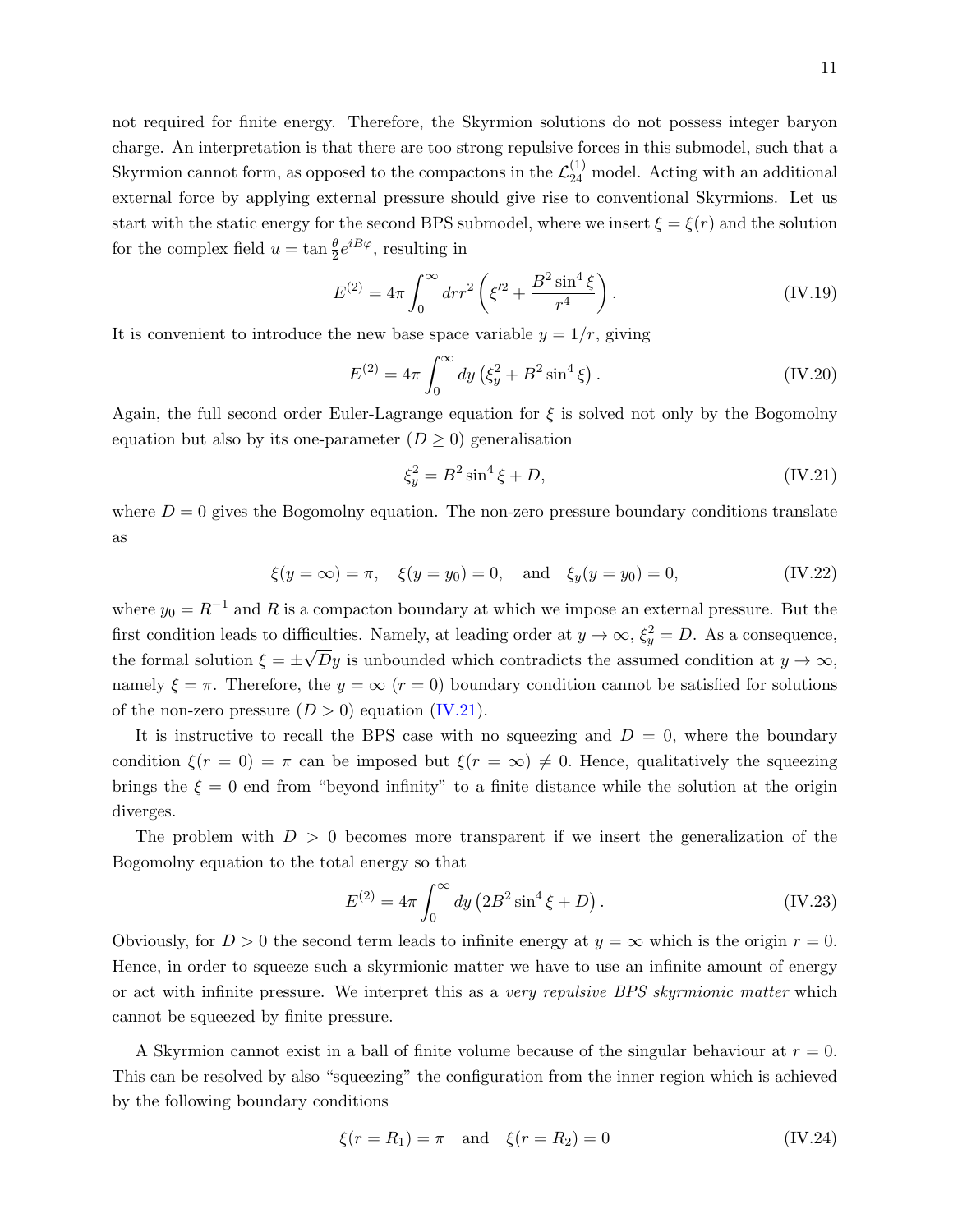or equivalently,

$$
\xi(y = R_2^{-1}) = 0
$$
 and  $\xi(y = R_1^{-1}) = \pi$ . (IV.25)

One can easily verify that equation [\(IV.21\)](#page-10-0) has finite energy solutions satisfying such boundary conditions. These solutions may be expressed in terms of hypergeometric functions, but the resulting expressions are rather complicated and not very instructive, so we do not show them here. An instructive example can be provided in the limit when  $D \gg B^2$  which, physically, corresponds to the limit of high pressure and high density. Then, we can choose the plus sign in [\(IV.21\)](#page-10-0) and obtain

$$
\xi_y = \sqrt{D},\tag{IV.26}
$$

leading to the solution with baryon charge B

$$
\xi(r) = \sqrt{D} \left( \frac{1}{r} - \frac{1}{R_2} \right),\tag{IV.27}
$$

where  $r \in [R_1, R_2]$ . Furthermore the radii are related by the following condition

$$
\pi = \sqrt{D} \left( \frac{1}{R_1} - \frac{1}{R_2} \right). \tag{IV.28}
$$

The corresponding energy reads

$$
E = 4\pi D \left(\frac{1}{R_1} - \frac{1}{R_2}\right) = 4\pi^3 \frac{R_1 R_2}{R_2 - R_1},
$$
 (IV.29)

and the volume of the solution is

$$
V = \frac{4\pi}{3}(R_2^3 - R_1^3). \tag{IV.30}
$$

It follows that the energy cannot be expressed solely by the volume, but depends separately on the volume and on the "size" (e.g.  $R_2$ ) of the solution which is related to the fact that the underlying field theory is not of the perfect fluid type. For such field theories, the correct thermodynamical definition of the pressure is given by the Weyl rescaling of the energy functional, see [\[19\]](#page-26-3). If the space coordinates in d-dimensional Euclidean space are rescaled by  $\vec{x} \to e^{\lambda} \vec{x}$ , then the pressure is given by

$$
p = \left. \frac{1}{dV} \frac{\partial E}{\partial \lambda} \right|_{\lambda = 0}.
$$
 (IV.31)

For the above energy expression the Weyl rescaling is just  $R_i \to e^{\lambda} R_i$ , leading to the pressure and equation of state

$$
p = \frac{1}{3V}E \ , \quad \bar{\rho} \equiv \frac{E}{V} \quad \Rightarrow \quad p = \frac{\bar{\rho}}{3}, \tag{IV.32}
$$

which is the expected equation of state in the limit of high density.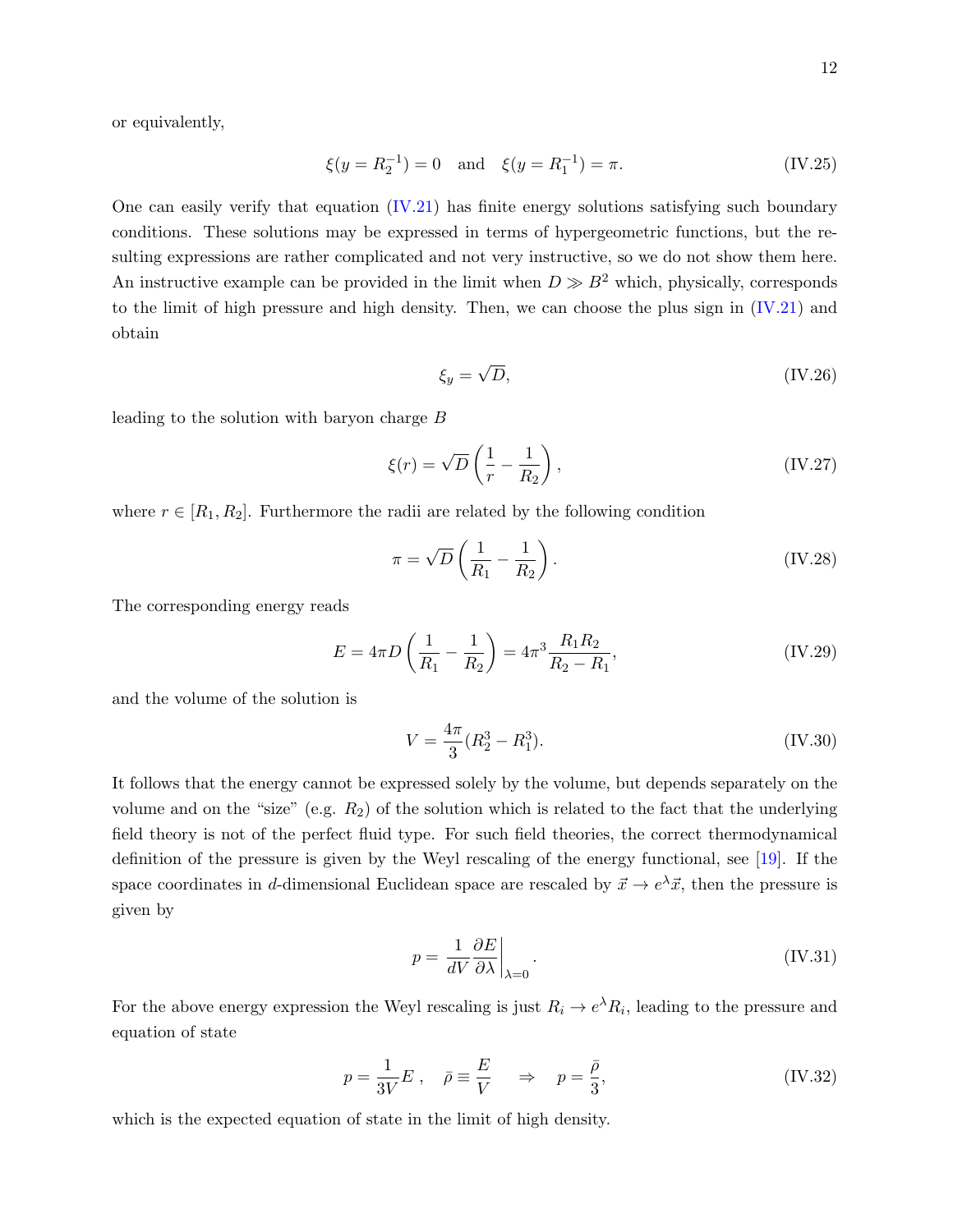# <span id="page-13-0"></span>C. Oscillons in the  $\mathcal{L}_{24}^{(1)}$  BPS model

Although this issue is somewhat outside the main line of the present paper, it is interesting to observe that in the  $\mathcal{L}^{(1)}$  BPS submodel there exists a different type of non-topological and nonstatic soliton, the so-called oscillon. We first observe that the ansatz  $\xi = \xi(r, t)$ ,  $u = u(\theta, \varphi)$  is still compatible with the field equations and u continues to be solved by rational maps  $u(z)$  for this ansatz.

In order to prove it we note that the ansatz implies the orthogonality  $\xi_{\mu}u^{\mu} = \xi_{\mu}\bar{u}^{\mu} \equiv 0$ . As a consequence, the last term in the Lagrangian density [\(I.3\)](#page-1-1) vanishes identically and, as it is quadratic in the action, it also vanishes in the equations of motion. Hence, for the above ansatz, the model is just the  $\mathbb{CP}^1$  model multiplied by a real scalar field model, with Lagrangian density

$$
\mathcal{L}_{24}^{(1)} = \mathcal{L}_{CP^1} \mathcal{L}_{\xi} , \quad \mathcal{L}_{CP^1} = \frac{4u_{\nu}\bar{u}^{\nu}}{(1+|u|^2)^2} , \quad \mathcal{L}_{\xi} = \sin^2 \xi (1 - \xi_{\mu}\xi^{\mu}). \tag{IV.33}
$$

The ansatz implies for the Euler-Lagrange  $(EL)$  variation of u that

$$
\left(\frac{\partial}{\partial u} - \partial_{\mu} \frac{\partial}{\partial u_{\mu}}\right) \mathcal{L}_{24}^{(1)} = \mathcal{L}_{\xi} \left(\frac{\partial}{\partial u} - \partial_{\mu} \frac{\partial}{\partial u_{\mu}}\right) \mathcal{L}_{CP^1}
$$
 (IV.34)

because  $\mathcal{L}_{\xi}$  only depends on r and t. Hence, the EL equations are just the field equations for the  $CP<sup>1</sup>$  model. For the variation w.r.t.  $\xi$  we use that  $\mathcal{L}_{CP<sup>1</sup>} = r^{-2} \tilde{\mathcal{L}}_{CP<sup>1</sup>}(\theta, \varphi)$  and find

$$
\left(\frac{\partial}{\partial \xi} - \partial_{\mu} \frac{\partial}{\partial \xi_{\mu}}\right) \mathcal{L}_{24}^{(1)} = r^{-2} \tilde{\mathcal{L}}_{CP^1} \left(\frac{\partial}{\partial \xi} - \partial_{\mu} \frac{\partial}{\partial \xi_{\mu}} + \frac{2}{r} \frac{\partial}{\partial \xi_r}\right) \mathcal{L}_{\xi}
$$
\n(IV.35)

where the only effect of the last term is to replace the three-dimensional radial Laplacian  $\partial_r^2$  +  $(2/r)\partial_r$  by the one-dimensional Laplacian  $\partial_r^2$ . To find the equivalent symmetry-reduced model for the ansatz we now separate the Lagrangian  $L_{24}^{(1)} = \int d\Omega_{\mathbb{R}^3} \mathcal{L}_{24}^{(1)}$  as

$$
L_{24}^{(1)} = \left(-2 \int \Omega_{\mathbb{S}^2} \frac{(1+z\bar{z})^2}{(1+u\bar{u})^2} (u_z \bar{u}_{\bar{z}} + u_{\bar{z}} \bar{u}_z)\right) \int dr \sin^2 \xi \left(1 - \xi_\mu \xi^\mu\right) \tag{IV.36}
$$

where we used that

$$
d\Omega_{\mathbb{R}^3} = dr r^2 d\Omega_{\mathbb{S}^2}, \quad d\Omega_{\mathbb{S}^2} = \frac{2i}{(1+|z|^2)^2} dz d\overline{z}
$$
 (IV.37)

and

$$
u_{\mu}\bar{u}^{\mu} = -u_{i}\bar{u}_{i} = -\frac{(1+z\bar{z})^{2}}{2r^{2}}(u_{z}\bar{u}_{\bar{z}} + u_{\bar{z}}\bar{u}_{z}).
$$
 (IV.38)

Here we introduced the stereographic coordinate  $z = \tan \frac{\theta}{2} e^{i\varphi}$ . Note that the  $r^{-2}$  factor from  $u_{\mu}u^{\mu}$ cancels with the  $r^2$  factor from the volume form. The  $\mathbb{CP}^1$  part is minimised by rational maps of degree B with energy  $E_{CP<sup>1</sup>} = 4\pi|B|$ . Hence,

$$
L_{24}^{(1)} = -2E_{CP^1} \int dr \sin^2 \xi \left(1 - \xi_\mu \xi^\mu\right) = 8\pi |B| \int dr \sin^2 \xi \left(\xi_\mu \xi^\mu - 1\right) \tag{IV.39}
$$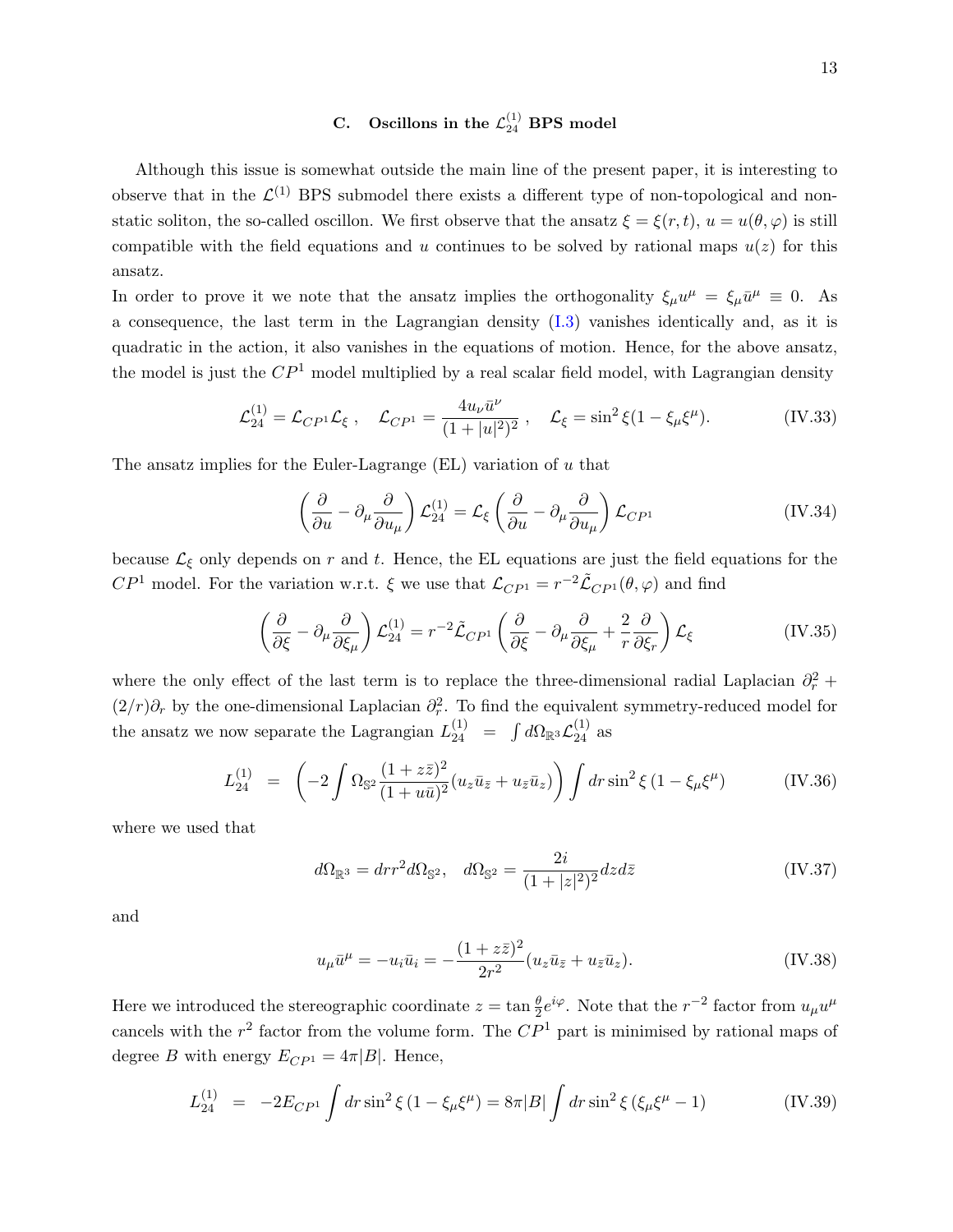or, using  $\eta = 1 - \cos \xi$ ,

$$
L^{(1)} = 8\pi B \int dr \left(\eta_{\mu}\eta^{\mu} - \eta(2-\eta)\right)
$$
 (IV.40)

where the r.h.s. is formally equivalent to a scalar field theory in  $1+1$  dimensions with a potential with two vacua. To investigate solutions with small amplitudes around the first vacuum  $\eta = 0$  we substitute  $\eta(t,r) = \epsilon(t,r) \geq 0$  and find

$$
L^{(1)} = 8\pi B \int dr \left(\epsilon_{\mu}\epsilon^{\mu} - 2\epsilon\right). \tag{IV.41}
$$

The resulting equation of motion is

$$
\partial_t^2 \epsilon(t, r) - \partial_r^2 \epsilon(t, r) = -1. \tag{IV.42}
$$

Since the perturbation cannot take negative values one has to specify what happens for  $\epsilon \to 0$ . Following [\[22\]](#page-26-6) we equip the field equation with the elastic bounce condition at  $\epsilon(t, r) = 0$  relating the field velocities before and after bouncing. Namely

$$
\partial_t \epsilon(t, r) \to -\partial_t \epsilon(t, r) \quad \text{when} \quad \epsilon = 0. \tag{IV.43}
$$

This condition can be removed if we extend the field (the target space) to a new auxiliary field (extended target space)  $\tilde{\epsilon} \in \mathbb{R}$  with  $\epsilon(t, r) = |\tilde{\epsilon}(t, r)|$  by performing the unfolding procedure as described in [\[22\]](#page-26-6). As a consequence, we derive the following evolution equation

$$
\partial_t^2 \tilde{\epsilon}(t, r) - \partial_r^2 \tilde{\epsilon}(t, r) = -\text{sign}\left(\tilde{\epsilon}(t, r)\right),\tag{IV.44}
$$

which is the signum-Gordon equation in  $(1+1)$  dimension. Strictly speaking, it is a version of the model on  $\mathbb{R} \times \mathbb{R}_+$ . An interesting observation is that this equation still admits breather-like solutions which are stable, non-radiating and time-periodic [\[23\]](#page-26-7). Furthermore, these solutions are known in an exact form  $[23]$ . Let

$$
\tilde{\epsilon}_{1}(t,r) = \begin{cases}\n-\frac{r^{2}}{2} & 0 \leq r \leq t, \\
\frac{t^{2}}{2} - rt & t \leq r \leq \frac{1}{2} - t, \\
\frac{r^{2}}{2} + t^{2} - \frac{r}{2} - \frac{t}{2} + \frac{1}{8} & \frac{1}{2} - t \leq r \leq \frac{1}{2} + t, \\
\frac{t^{2}}{2} + t(r - 1) & \frac{1}{2} + t \leq r \leq 1 - t, \\
-\frac{(1-r)^{2}}{2} & 1 - t \leq r \leq 1, \\
0 & \text{otherwise,} \n\end{cases}
$$
\n(IV.45)

for  $t \in \left[0, \frac{1}{4}\right]$  $\frac{1}{4}$  and

$$
\tilde{\epsilon}_{2}(t,r) = \begin{cases}\n-\frac{r^{2}}{2} & 0 \leq r \leq \frac{1}{2} - t, \\
\frac{t^{2}}{2} + tr - \frac{r}{2} - \frac{t}{2} + \frac{1}{8} & \frac{1}{2} - t \leq r \leq t, \\
\frac{r^{2}}{2} + t^{2} - \frac{r}{2} - \frac{t}{2} + \frac{1}{8} & 1 - t \leq r \leq \frac{1}{2} + t, \\
\frac{t^{2}}{2} - tr + \frac{r}{2} + \frac{t}{2} - \frac{3}{8} & 1 - t \leq r \leq \frac{1}{2} + t, \\
-\frac{(1-r)^{2}}{2} & \frac{1}{2} + t \leq r \leq 1, \\
0 & \text{otherwise,} \n\end{cases}
$$
\n(IV.46)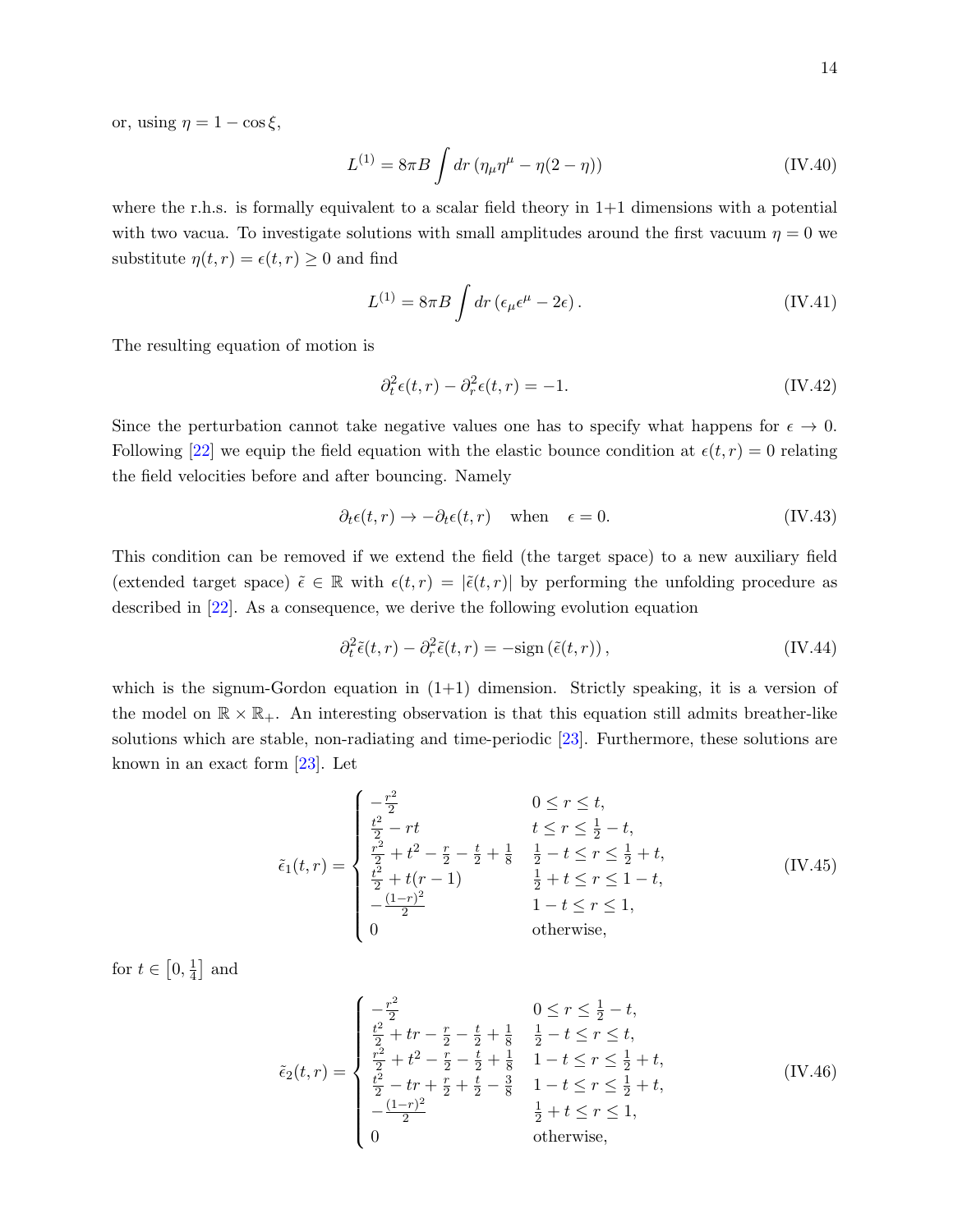for  $t \in \left[\frac{1}{4}\right]$  $\frac{1}{4}, \frac{1}{2}$  $\frac{1}{2}$ . Then the solution for time t can be written as

$$
\tilde{\epsilon}(t,r) = \begin{cases}\n\tilde{\epsilon}_1(t,r) & 0 \le t \le \frac{1}{4}, \\
\tilde{\epsilon}_2(t,r) & \frac{1}{4} \le t \le \frac{1}{2}, \\
-\tilde{\epsilon}_1(t-\frac{1}{2}) & \frac{1}{2} \le t \le \frac{3}{4}, \\
-\tilde{\epsilon}_2(t-\frac{1}{2}) & \frac{3}{4} \le t \le 1, \\
\tilde{\epsilon}(t,r) = \tilde{\epsilon}(t+1,r) & \text{otherwise.} \n\end{cases}
$$
\n(IV.47)

This solution has period  $T = 1$  and describes an oscillating shell of size  $R = 1$  and with the center at  $R_c = \frac{1}{2}$  $\frac{1}{2}$ . Using the translation invariance of the reduced model it can be trivially moved to any position  $R_c > \frac{1}{2}$  $\frac{1}{2}$ .

Moreover, since the signum-Gordon equation is dilatation invariant, the breather solution constitutes in fact an infinite family of solutions

$$
\tilde{\epsilon}_l(t,r) = l^2 \tilde{\epsilon}\left(\frac{t}{l},\frac{r}{l}\right),\tag{IV.48}
$$

where the arbitrary parameter l is the size and the period of the solution. The amplitude is  $\frac{l^2}{16}$  and the energy is

<span id="page-15-2"></span>
$$
E = \frac{2}{3}\pi B l^3. \tag{IV.49}
$$

Of course, our assumption of small amplitude leads to a restriction on the parameter  $l \ll 1$ .

To summarise, these solutions are approximate solutions, and therefore the true solutions are not breathers but very long lived oscillons. Analogous long lived oscillons can also be found for small field fluctuations about the second vacuum at  $\eta = 2$ .

Compact breathers with arbitrarily small amplitude (arbitrarily long lived compact oscillons in the model [\(IV.40\)](#page-13-0)) have arbitrarily small energy and therefore form a sort of an infrared cloud (a composition of non-overlapping compactons) which may dominate radiation/interaction in the model  $(IV.40)$ . It is also worth emphasizing that the oscillons are genuine  $3+1$  dimensional nontopological objects (non-topological shell solitons) even though described by the effective 1+1 dimensional signum-Gordon equation. The detailed analysis of the oscillons in the model [\(IV.40\)](#page-13-0), their fate in the  $\mathcal{L}_{24}^{(1)}$  BPS model as well as their role in the full Skyrme model is very interesting but goes beyond the scope of the present work. The perturbation of the signum-Gordon model by a quadratic part of the potential has been investigated in [\[24\]](#page-26-8). In addition to breathers with a fixed boundary, the signum-Gordon model also gives rise to breathers with oscillating boundaries [\[25\]](#page-26-9). Consequently, the model [\(IV.40\)](#page-13-0) should contain oscillons with oscillating boundaries (inner and outer radial boundary) which become long lived in the limit of small amplitude.

<span id="page-15-1"></span><span id="page-15-0"></span>Finally, nontopological long-lived breather-like structures in the Skyrme model have been reported [\[26\]](#page-26-10). It would be interesting to verify if they are related with the presented signum-Gordon breathers of the  $\mathcal{L}_{24}^{(1)}$  submodel.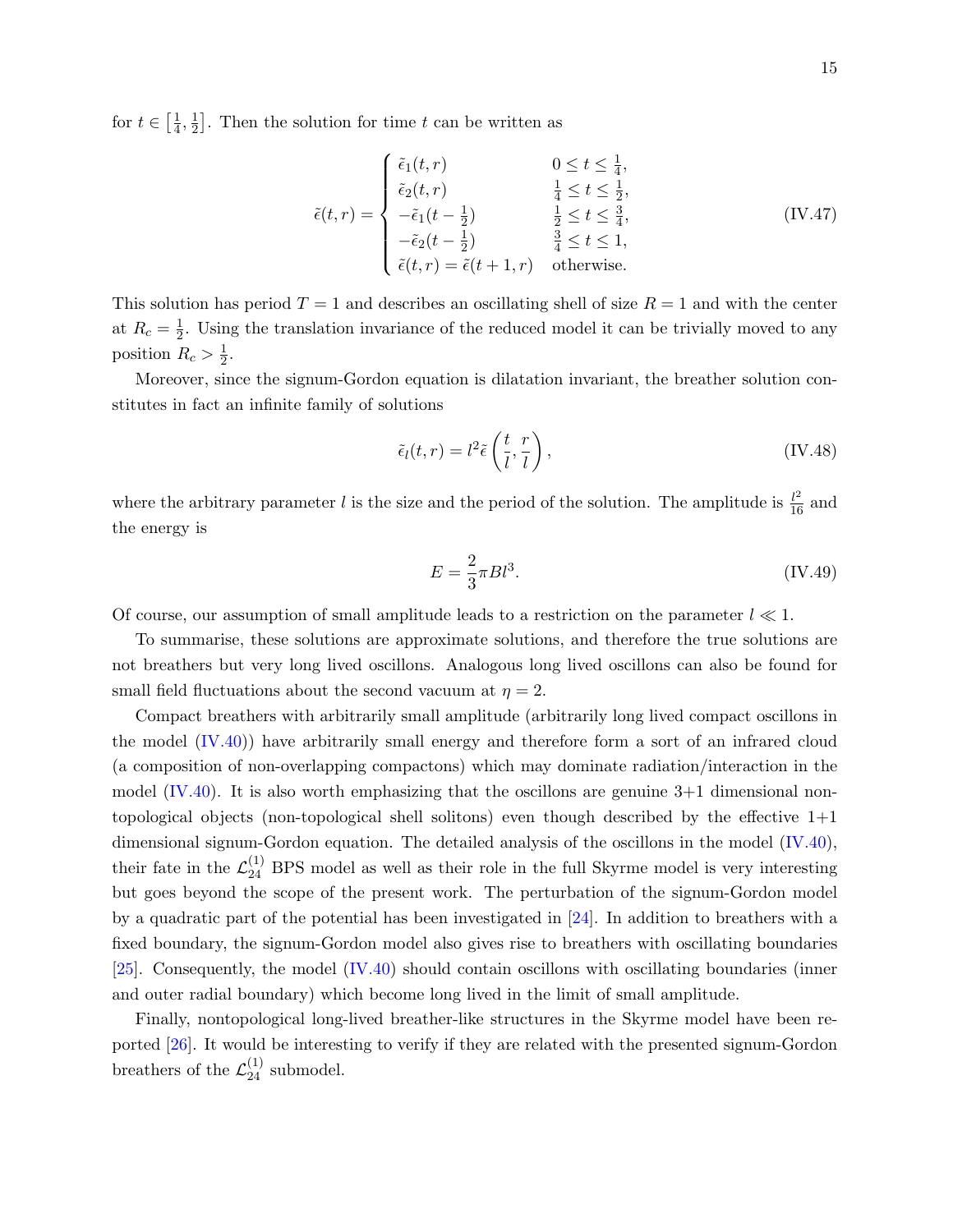# V. THE  $\mathcal{L}_{24}^{(2)}$  BPS MODEL AND ITS SOLVABLE NON-BPS EXTENSION

As we know, the second coupled BPS submodel does not support Skyrmions with an integer baryon number. In fact, this may be interpreted as a strong repulsion built into the model.

The addition of a potential

$$
\mathcal{L} = \mathcal{L}_{24}^{(2)} + m^2 \mathcal{L}_0 \tag{V.1}
$$

not only breaks the BPS property of this submodel but also increases the attractive force acting on the Skyrmion. This may result in the appearance of the usual infinitely extended Skyrmions which possess an integer valued baryon charge.

The first important observation is that the ansatz assumed for  $\mathcal{L}_{24}^{(2)}$  BPS submodel

$$
\xi = \xi(r) \quad \text{and} \quad u = v(\theta)e^{iB\varphi},\tag{V.2}
$$

still works and gives  $v = \tan \frac{\theta}{2}$  and the radial energy functional

$$
E^{(2)} + E_0 = 4\pi \int dr r^2 \left( \xi'^2 + \frac{B^2 \sin^4 \xi}{r^4} + m^2 \mathcal{U}(\xi) \right), \tag{V.3}
$$

where  $E_0 = 4\pi m^2 \int dr r^2 U(\xi)$  is the contribution from the potential part. This ansatz continues to work even after including the usual BPS Skyrme term. A finite energy requirement is that  $\xi(r=0) = n\pi$ , for  $n \in \mathbb{Z}$  (we chose  $\xi(r=0) = \pi$ ).

In the following we assume  $\mathcal{U}(\xi = 0) = 0$ , so that U has its vacuum at  $\xi = 0$ . Then the second boundary condition is  $\lim_{r\to\infty} \xi(r) = 0$ . Using these two boundary conditions, the lower topological energy bound becomes

$$
E^{(2)} + E_0 \ge E^{(2)} \ge 4\pi^2 |B|.
$$
 (V.4)

#### A. The pion mass potential  $\mathcal{U}_{\pi}$

To find solutions, when a pion mass term is included, we need to consider the energy functional

$$
E^{(2)} + E_0 = 4\pi \int dr r^2 \left( \xi'^2 + \frac{B^2 \sin^4 \xi}{r^4} + m^2 (1 - \cos \xi) \right). \tag{V.5}
$$

One can redefine the radial coordinate  $r \to Br$  to obtain a one parameter family of models with the energy scale multiplied by the charge  $B$ 

$$
E^{(2)} + E_0 = 4\pi B \int dr r^2 \left( \xi'^2 + \frac{\sin^4 \xi}{r^4} + \beta^2 (1 - \cos \xi) \right)
$$
 (V.6)

and  $\beta^2 \equiv B^2 m^2$ . The corresponding field equation is

$$
-2\partial_r(r^2\xi') + \frac{4}{r^2}\sin^3\xi\cos\xi + \beta^2r^2\sin\xi = 0.
$$
 (V.7)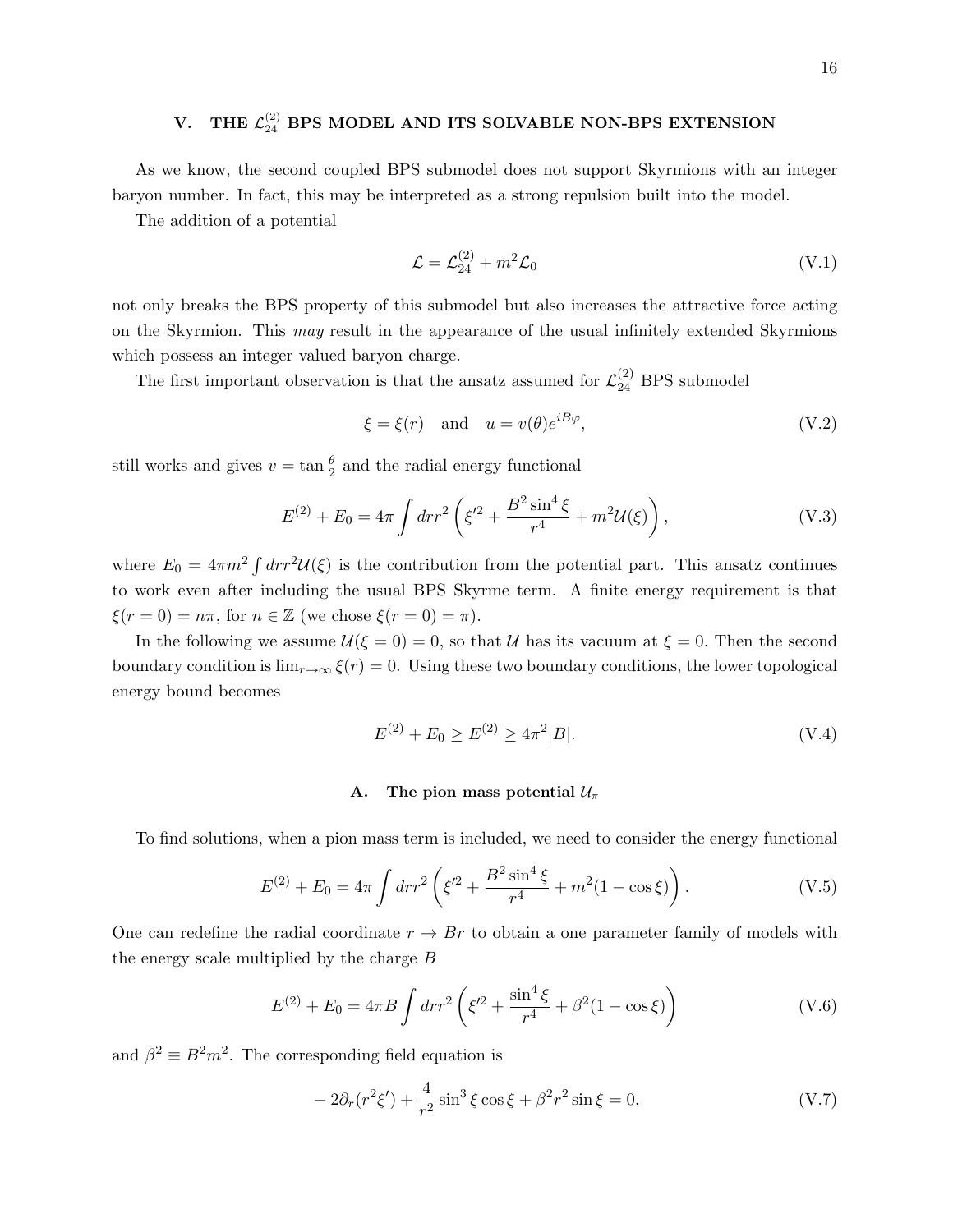Expansion at the origin where  $\xi = \pi - \eta + o(\eta)$  is governed by the first two terms and is not affected by the potential. We find that

$$
\xi = \pi - r + o(r). \tag{V.8}
$$

On the other hand, at  $r \to \infty$  where  $\xi = \eta + o(\eta)$  we obtain

$$
\xi = Ae^{-\frac{\beta}{\sqrt{2}}r}.\tag{V.9}
$$

The existence of the expansions at  $r = 0$  ( $\xi = \pi$ ) and at  $r = \infty$  ( $\xi = 0$ ) gives some evidence that there can exist integer baryon charge Skyrmions for  $(V.6)$ . Especially, if one compares with what happens for the BPS case without potential when

$$
-2\partial_r(r^2\xi') + \frac{4}{r^2}\sin^3\xi\cos\xi = 0.
$$
 (V.10)

<span id="page-17-0"></span>For the asymptotic expansion at infinity we assume  $\eta = Cr^{\alpha}$ , which leads to

$$
-2A\alpha(\alpha+1)r^{\alpha} + 4A^3r^{3\alpha-2} = 0.
$$
 (V.11)

Hence,  $\alpha = 1$ . But this contradicts our assumption that  $\xi$  (or  $\eta$ ) is close to the vacuum value for  $r \to \infty$ . So, there is no expansion at infinity which would give  $\xi = 0$  for  $r = \infty$ . This completely agrees with our previous finding that there is no integer baryon charge Skyrmions for the  $\mathcal{L}^{(2)}$  BPS submodel.

Therefore, to solve the differential equation [\(V.7\)](#page-15-1) we need to proceed numerically. We approximate the derivatives by fourth order finite differences on a numerical lattice, and minimise the energy functional with gradient flow. This produces an artificial solution which is supported by the numerical lattice and the solution shrinks as the lattice spacing is reduced. This is due to what numerically seems to be an infinite derivative. To proceed we consider the inverse problem. This is analogous to solving a differential equation by separation of variables. We make use of the identity  $\xi^{-1}(\xi(r)) = r$  to rewrite the differential equation [\(V.7\)](#page-15-1) as  $(\dot{r} \equiv dr/d\xi)$ ,

$$
-4r\dot{r}^2 + 2r^2\ddot{r} + \frac{4B}{r^2}\dot{r}^3\sin^3\xi\cos\xi + \dot{r}^3\beta^2r^2\sin\xi = 0.
$$
 (V.12)

<span id="page-17-1"></span>We now consider the radius as  $r(\xi)$ , with the boundary conditions  $r(\xi = 0) = \infty$  and  $r(\xi = \pi) = 0$ . Solving this, with gradient flow, produces the image in Fig. [1.](#page-17-0) As a further check we placed the solution into the gradient flow for  $\xi(r)$  with a lattice spacing of 0.000001 and verified the previous solutions.

The Skyrmion solutions we obtain have rather remarkable qualitative features. First of all, the profile  $\xi$  looks like a step-function. Secondly the size of the Skyrmion, here identified with the position of the rapid jump of  $\xi$ , does not significantly vary as we change the baryon charge. The corresponding energy is very close to the bound [\(V.4\)](#page-15-2). For  $m = 1$  we find  $E/(12\pi^2B) = 0.3333$ for  $B = 1, 2, 3, 4$ , which agrees with the bound for the given numerical precision. Furthermore, the energy grows only very slowly as we increase the mass parameter and go away from the BPS regime as shown in Fig. [1.](#page-17-0) For  $m \approx 500$  we found  $E/(12\pi^2 B) = 0.36$ .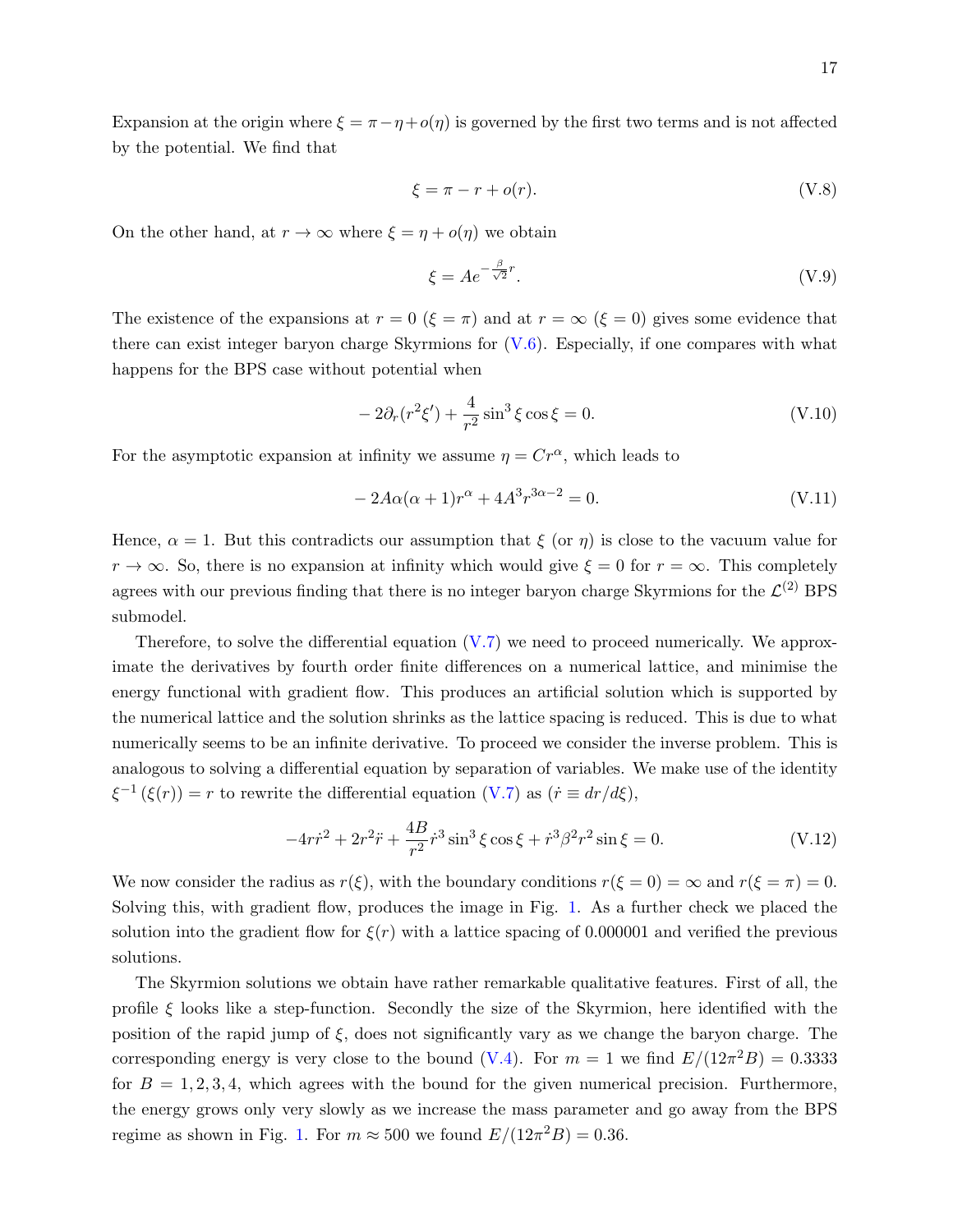

<span id="page-18-2"></span>FIG. 1: Left: Profile function  $\xi$  in the  $E^{(2)} + E_0$  model with the pion mass potential and  $m = 1$ . Right: Energy divided by  $12\pi^2|B|$  as a function of the mass parameter for  $B=1$  (there is no discernible difference for  $B = 2, 3, 4$ .

<span id="page-18-1"></span>

FIG. 2: Profile function  $\xi$  in the  $\mathcal{L}^{(2)} + \mathcal{L}_{BPS}$  in the  $B = 1$  sector. Here we assume the pion mass potential  $U_{\pi}$  with  $m = 1$ .

#### <span id="page-18-0"></span>B. Inclusion of the sextic term

As we have already mentioned, adding the sextic term does not spoil the applicability of the ansatz. This is important, since it allows us to reduce the problem to a second order ODE for the profile function  $\xi$ . In fact,  $\mathcal{L}_0$  and  $\mathcal{L}_6$  constitute the BPS Skyrme model, which for the assumed ansatz reads

$$
E_{BPS} = 4\pi \int dr r^2 \left( \frac{\lambda^2 B^2 \sin^4 \xi \xi'^2}{4r^4} + m^2 \mathcal{U}(\xi) \right). \tag{V.13}
$$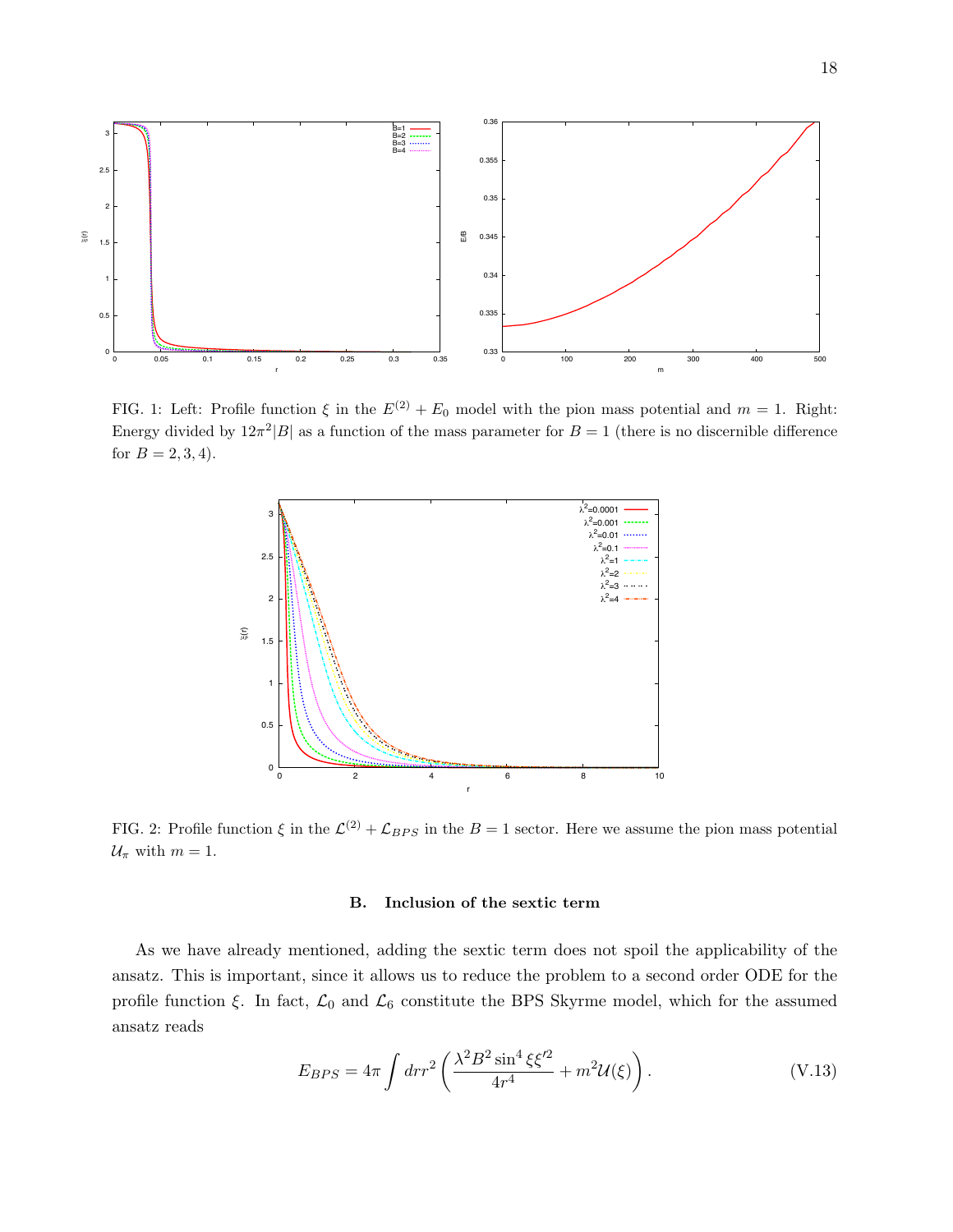

FIG. 3: Energy per baryon charge (left) and energy divided by the topological bound [\(V.16\)](#page-18-0) (right) for  $B = 1, 2, 3, 4$  in the  $\mathcal{L}^{(2)} + \mathcal{L}_{BPS}$  model, as a function of the coupling constant  $\lambda$ . Here we assume the pion mass potential  $\mathcal{U}_{\pi}$  with  $m = 1$ .

Here we want to analyze the existence and properties of Skyrmions in a model which is a sum of the second BPS submodel and the BPS Skyrme model

$$
E^{(2)} + E_{BPS} = 4\pi \int dr r^2 \left( \xi'^2 + \frac{B^2 \sin^4 \xi}{r^4} + \frac{\lambda^2 B^2 \sin^4 \xi \xi'^2}{4r^4} + m^2 \mathcal{U} \right), \tag{V.14}
$$

where, for simplicity, the potential is chosen as the standard pion mass potential  $\mathcal{U} = m^2(1 - \cos \xi)$ . Equivalently, one can treat the model  $(V.14)$  as the BPS Skyrme model equipped with a partial contribution from the Dirichlet and the Skyrme term. This is the maximal extension of the BPS Skyrme model such that it admits a reduction to an ODE for the profile function  $\xi$  with the angular dependence solved by the ansatz  $u = v(\theta)e^{iB\varphi}$  and with the same  $v(\theta) = \tan \frac{\theta}{2}$ .

First of all, let us observe that we can use the topological bounds for both parts of the model separately, i.e. for the second coupled BPS submodel and for the BPS Skyrme model

$$
E_{BPS} \ge \frac{64\sqrt{2}\pi}{15} |B|.
$$
 (V.15)

Then the improved bound reads

<span id="page-19-0"></span>
$$
E^{(2)} + E_{BPS} \ge \left(4\pi^2 + \frac{64\sqrt{2}\pi}{15}\lambda m\right)|B|.\tag{V.16}
$$

In Fig. [2](#page-17-1) we show the profile function  $\xi$  for some particular values of  $\lambda$  for charge one solutions. For decreasing  $\lambda$  the solution approaches the previously found step-function like solution of the  $E^{(2)} + E_0$  model. In Fig. [3](#page-18-2) we plot the energy per baryon charge and energy per topological bound [\(V.16\)](#page-18-0) for the first Skyrmions  $(B = 1, 2, 3, 4)$  as a function of the coupling constant  $\lambda$ . Here we have chosen the mass parameter  $m = 1$ . As one may expect, the ratio  $E/E_{bound}$  tends to 1 as  $\lambda \to 0$ . For increasing  $\lambda$  the ratio grows as we depart from the BPS theory. Finally, for very large  $\lambda$  the ratio drops again. However, even for extremely large  $\lambda$  it is significantly above 1. This means that even in this limit the quadratic term  $4\pi \int dr r^2 \xi'^2$  provides an non-negligible contribution to the total energy, and we do not approach the pure BPS regime.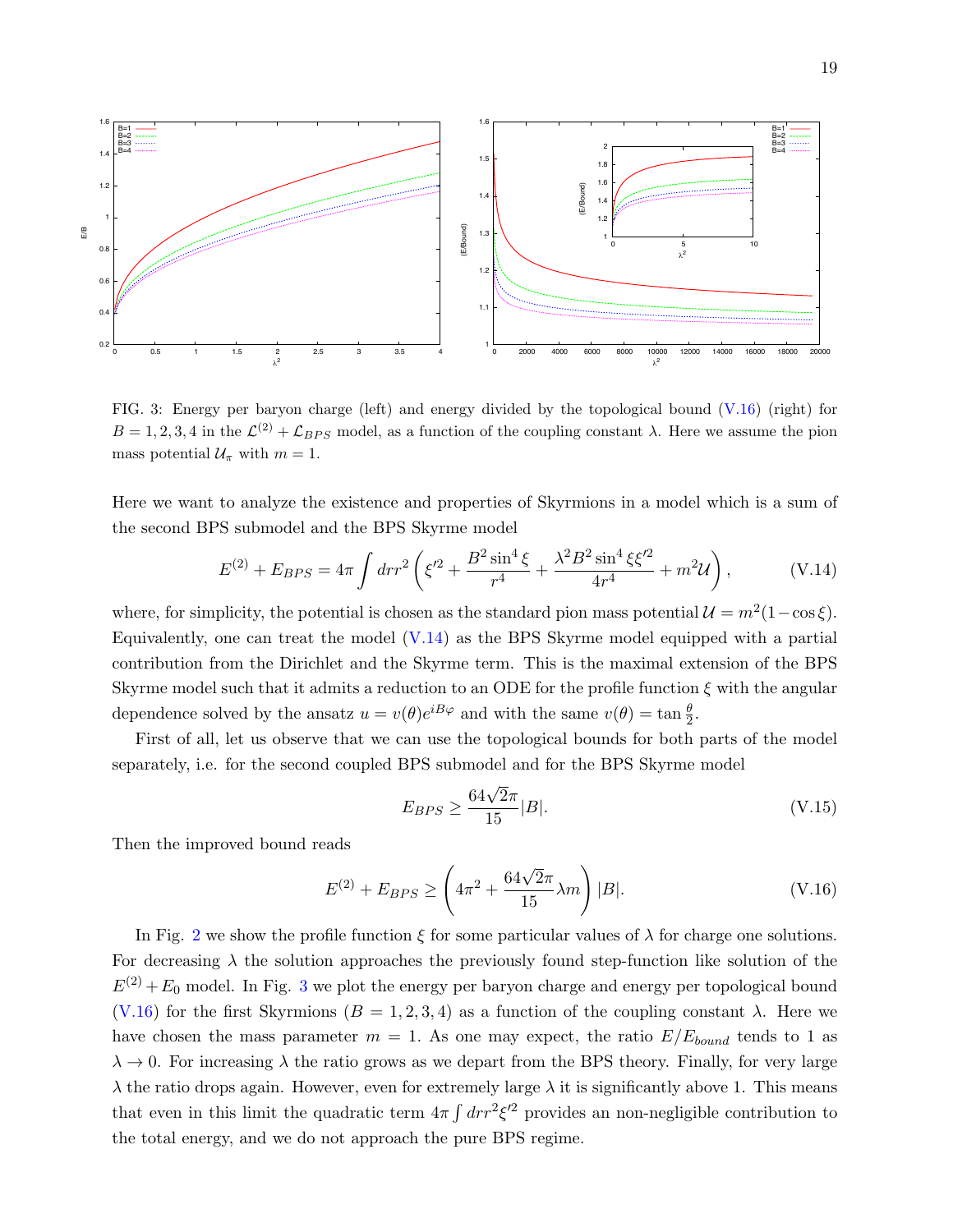# VI. THE  $\mathcal{L}_{24}^{(1)}$  BPS MODEL AND ITS NON-BPS EXTENSION

Here we consider an extension of the first coupled BPS submodel by the inclusion of a potential

$$
\mathcal{L} = \mathcal{L}_{24}^{(1)} + m^2 \mathcal{L}_0.
$$
 (VI.1)

<span id="page-20-0"></span>For  $m = 0$ , inserting the separation of variable ansatz  $\xi(r)$  and  $u(\theta, \varphi)$  leads to a complete factorisation of the energy density into an angular part, which is equivalent to the CP(1) model on  $\mathbb{S}^2$ , and a radial part. For  $m \neq 0$  this is no longer true. Instead, the  $\mathcal{L}_{24}^{(1)}$  term contains an angular factor proportional to the topological charge density on  $\mathbb{S}^2$ , whereas the potential part has no angular dependence at all for potentials of the form  $\mathcal{U}(\xi)$ . After the separation of variables, the variation w.r.t. u gives rise to Euler-Lagrange (EL) equations which can be identified with those of the  $CP(1)$  model and have solutions given by rational maps. The EL equation for  $\xi$ , however, is the sum of one angular-dependent term and one angular independent term, which is not compatible with the separation of variables. The only exception is the spherically symmetric charge one case  $u = z$ , where the topological charge density is a constant.

Therefore, in this section we will study how the inclusion of the potential influences the properties of the compacton in the  $B = 1$  sector. The corresponding reduced energy functional is

$$
E^{(1)} + E_0 = 4\pi \int dr \left( 2\sin^2 \xi (1 + \xi^2) + r^2 m^2 \mathcal{U}(\xi) \right)
$$
 (VI.2)

$$
= 4\pi \int dr \left( 2\sin^2 \xi \xi'^2 + 2\sin^2 \xi + r^2 m^2 \mathcal{U}(\xi) \right)
$$
 (VI.3)

$$
= 4\pi \int dr \left(2\eta'^2 - 2\eta^2 + 4\eta + r^2 m^2 \mathcal{U}(\eta)\right). \tag{VI.4}
$$

Adding a potential means adding a new attractive force into the system. Therefore, at least for the case of compact solutions, the size of the compactons will decrease. We find an analytical understanding of this property in the following subsection. Furthermore, we can analytically study how the potential breaks the BPS property.

#### <span id="page-20-1"></span>A. The pion mass potential

For the usual pion mass potential,  $\mathcal{U}_{\pi} = (1 - \cos \xi) = \eta$ , the model is

$$
E \equiv E^{(1)} + E_0 = 4\pi \int dr \left(2\eta'^2 - 2\eta^2 + (4 + r^2 m^2)\eta\right). \tag{VI.5}
$$

This energy integral has a unique vacuum at  $\eta = 0$  in the relevant interval  $0 \leq \eta \leq 2$ , and the effective potential  $V = (4 + m^2r^2)\eta$  approaches its vacuum linearly, that is,  $V \sim \eta$  for  $\eta \to 0$ . As a result, the static solutions in this BPS submodel are compactons.

The corresponding field equation is

$$
\eta'' + \eta - \left(1 + \frac{m^2}{4}r^2\right) = 0,\tag{VI.6}
$$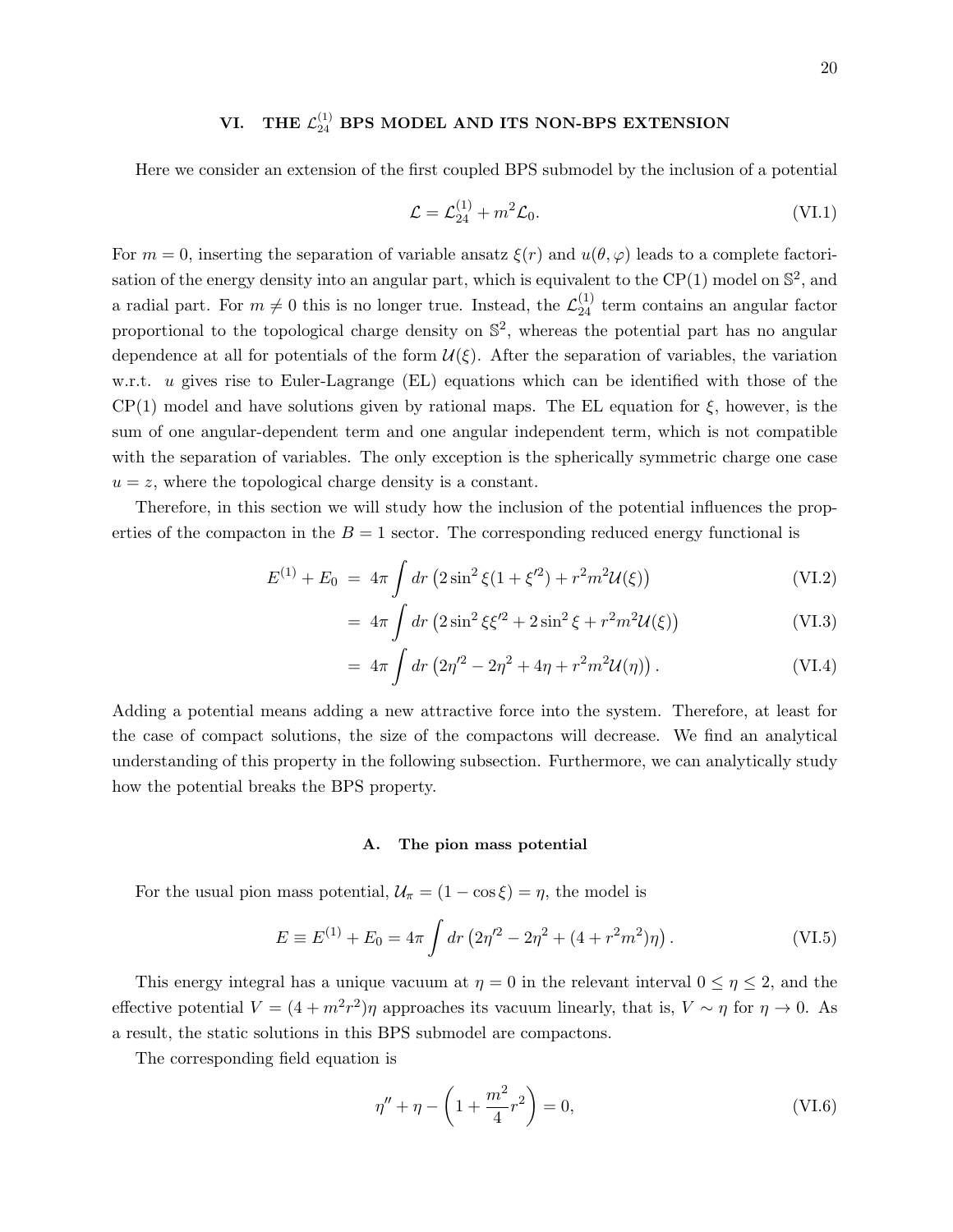

FIG. 4: Dependence of the radius and  $f(R)$  function of the  $B = 1$  Skyrmion in the  $\mathcal{L}_{24}^{(1)} + \mathcal{L}_{\pi}$  model on  $1/2m$ .

with the general solution

$$
\eta = \alpha \sin r + \beta \cos r + \frac{m^2}{4}r^2 + 1 - \frac{m^2}{2}.
$$
 (VI.7)

Now, we have to impose the proper boundary conditions for compactons  $(IV.5)$ . Hence,

$$
\beta = 1 + \frac{m^2}{2},\tag{VI.8}
$$

$$
0 = \alpha \sin R + \beta \cos R + \frac{m^2 R^2}{4} + 1 - \frac{m^2}{2},
$$
 (VI.9)

$$
0 = \alpha \cos R - \beta \sin R + \frac{m^2 R}{2}.
$$
 (VI.10)

This leads to

$$
\alpha = \left(1 + \frac{m^2}{2}\right) \tan R - \frac{m^2}{2} \frac{R}{\cos R},\tag{VI.11}
$$

where  $R$  is given by the following implicit formula whose graph is shown in Fig.  $4$ 

$$
\frac{m^2}{2} = \frac{1 + \cos R}{R \sin R + \cos R - \frac{1}{2}R^2 \cos R - 1}.
$$
 (VI.12)

One can check that R is a monotonously decreasing function of the mass m. In the limit  $m = 0$ we find the BPS submodel result  $R = \pi$ , as expected. Furthermore, the expansion for small m gives

$$
R = \pi - \frac{\sqrt{\pi^2 - 4}}{2}m + o(m). \tag{VI.13}
$$

On the other hand increasing the mass parameter, and thereby increasing the attractive force, shrinks the size of the Skyrmion according to

$$
R = 2\sqrt[4]{2}\frac{1}{m^{1/2}} + o\left(\frac{1}{m^{1/2}}\right) \text{ for } m \to \infty.
$$
 (VI.14)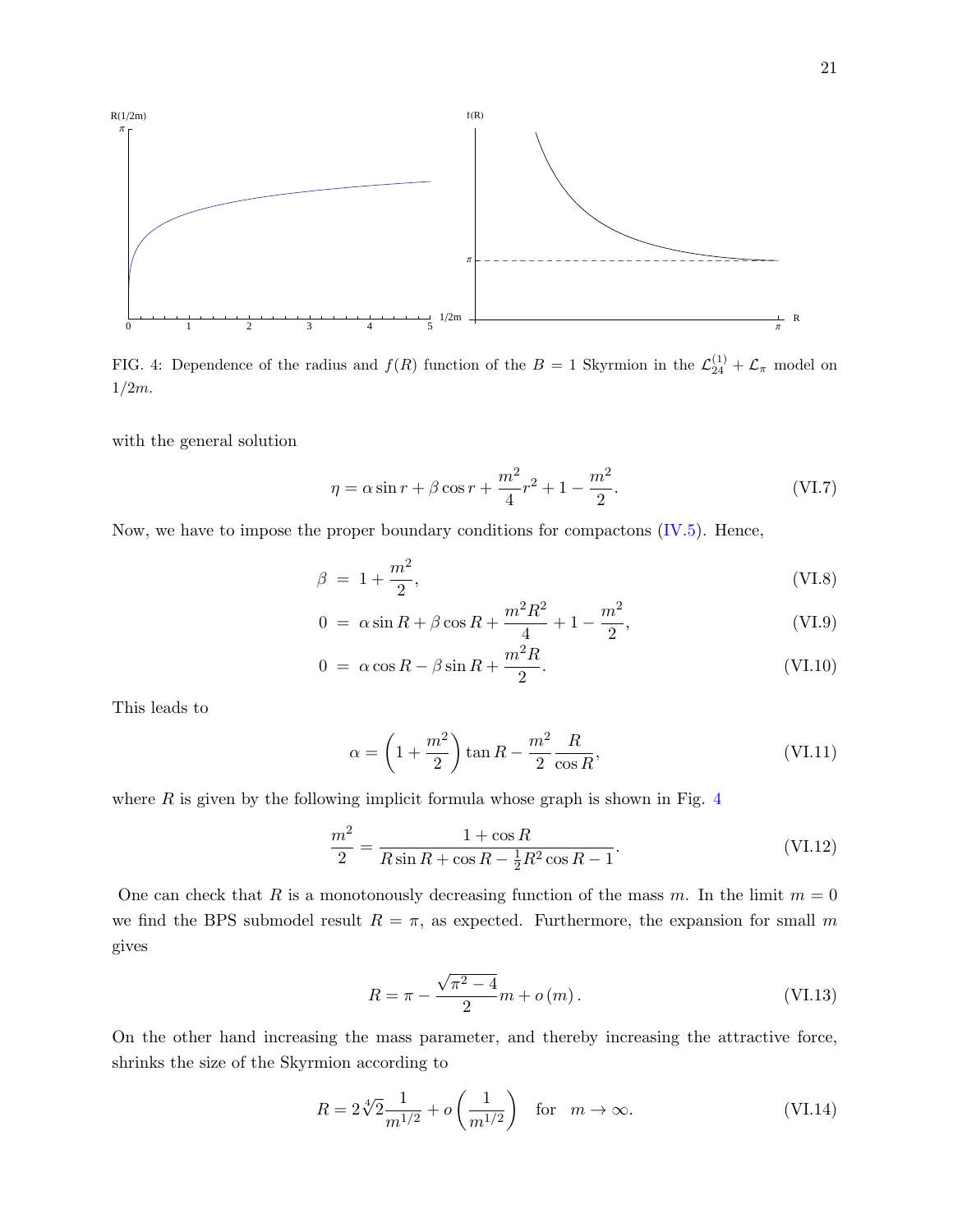This solution leads to the following exact expression for the energy

$$
E = 8\pi f(R),\tag{VI.15}
$$

where  $f(R)$  is displayed in Fig. [4](#page-20-0) and is given by

$$
f(R) = \frac{1}{30(2 + (R^2 - 2)\cos R - 2R\sin R)^2} \times [240R - 20R^3 + 14R^5 -
$$
  

$$
8R^3(R^2 - 10)\cos R + 4R(60 - 35R^2 + 2R^4)\cos 2R + 40R^2(R^2 - 6)\sin R -
$$
  

$$
(240(1 - R^2) + 55R^4)\sin 2R],
$$
 (VI.16)

and the size R of the soliton depends on the mass  $m$  by [\(VI.12\)](#page-20-1). This function is a monotonously decreasing function of R. For  $R \to \pi$ , which coincides with the limit  $m \to 0$ , it tends to its minimal value  $f(\pi) = \pi$ . This gives  $E = 8\pi^2$  for  $m = 0$ . More precisely, for  $R \to \pi$  we find

$$
f(R) = \pi + \frac{\pi \pi^2 - 6}{6 \pi^2 - 4} (R - \pi)^2 + o((R - \pi)^2).
$$
 (VI.17)

Similarly, for small radius

$$
f(R) = \frac{128}{21} \frac{1}{R} + O(R). \tag{VI.18}
$$

Combining this with the relation between the size of the compacton and the mass leads to

$$
E(B) = 8\pi^2 \left( 1 + \frac{\pi^2 - 6}{6} m^2 + o(m^2) \right), \quad m \to 0.
$$
 (VI.19)

As was observed above, rational maps are not solutions of the problem for  $B > 1$ . This leads to several interesting questions about the case of higher  $B$ . First of all, we may calculate higher  $B$ solutions approximately within the rational map ansatz approximation as is done for the standard Skyrme model  $\mathcal{L}_{24}$ . That is to say, we assume separation of variables and also assume that u is given by a rational map. Then we integrate over the angular part of the energy functional where the integral over the CP(1) charge density just gives B. After the replacement  $m^2 \to (m^2/B)$ , the resulting reduced energy functional for  $\xi(r)$  leads to the same EL equation [\(VI.6\)](#page-19-0) and, therefore, to the same solution and boundary conditions.

There is, however, one important difference between the rational map ansatz in the massless standard Skyrme model and our case. In the standard Skyrme model, the Skyrme term (more precisely, the  $\mathcal{L}_{24}^{(2)}$  contribution to it) selects one rational map as its minimiser which determines the optimal rational map and, therefore, the symmetry of the corresponding Skyrmion. In our case, the potential does not depend on  $u$  at all and, therefore, cannot lift the degeneracy between arbitrary rational maps within the rational map ansatz approximation. This leads to the second question about the geometry of the energy minimizers in each topological sector. The potential term is not compatible with the separation of variables, so it will most likely lift the rather large degeneracy of the  $\mathcal{L}_{24}^{(1)}$  model for true (numerically calculated) Skyrmions. The resulting Skyrmions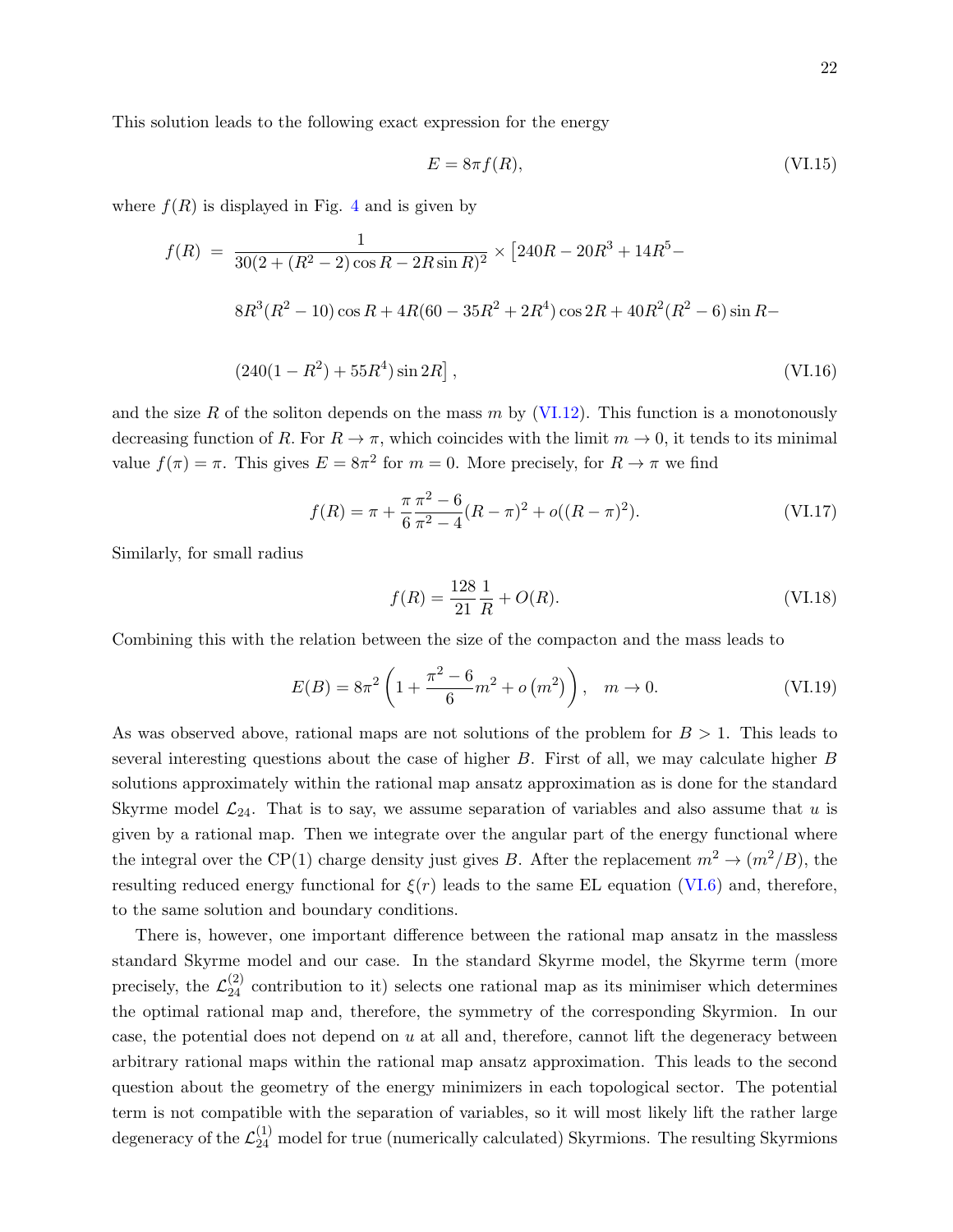will, therefore, have definite shapes and symmetries. These symmetries will in general be different from the symmetries of Skyrmions in the  $\mathcal{L}_{24}$  model. The two different symmetries from the mass term in the model considered here, on the one hand, and the massless standard Skyrme model, on the other hand, and their competing effects might be useful to understand the shapes of standard Skyrmions with massive pions. Similar considerations hold for other potential terms. In any case, this issue requires full three dimensional numerical calculation, which goes beyond the scope of the present paper. We plan to investigate this in the future.

#### VII. THE SKYRME MODEL AND THE RATIONAL MAP ANSATZ

<span id="page-23-0"></span>The fact that arbitrary rational maps [\(IV.1\)](#page-7-2) are solutions of the first coupled BPS submodel provided an explanation why the rational map ansatz works remarkably well for the massless Skyrme model  $\mathcal{L}_{24}$  [\[5\]](#page-25-4). Here we further investigate this problem.

In a first step, we numerically calculate the true soliton solutions of the massless Skyrme model  $\mathcal{L}_{24}$  with  $B = 1, \ldots, 8$ . Then we compute the corresponding on-shell energies of the first  $E^{(1)}$ and second  $E^{(2)}$  coupled BPS submodels. Obviously, for each B they sum to the energy of the Skyrmion of the massless Skyrme model,  $E_{24} = E^{(1)} + E^{(2)}$ . It is instructive to plot the on-shell energies divided by the respective topological bounds. Fig. [5](#page-23-0) shows that the energy of the first BPS submodel computed on the true solution of the full  $E_{24}$  model is very close to the topological bound, with the ratio approaching approximately 1.05 for higher values of the topological charge. This implies that the solution of the full  $\mathcal{L}_{24}$  model is rather close to a solution of the  $\mathcal{L}^{(1)}$  submodel which can be parametrized by rational maps. On the other hand, the on-shell energy of the second BPS submodel exceeds the corresponding bound much more significantly. This explains why the angular part of a solution of the first BPS Skyrme submodel, rather than the solution emerging from the second BPS submodel, provides a good guess for the true massless Skyrmions. In this approximation, the role of the second submodel  $\mathcal{L}^{(2)}$  is to select a minimising rational map among all rational maps of a given degree. In addition, Fig. [5](#page-23-0) shows that the second BPS submodel is the main source of the binding energy problem in the Skyrme model  $\mathcal{L}_{24}$ .

The on-shell ratios  $E^{(1)}/(8\pi^2|B|)$  and  $E^{(2)}/(4\pi^2|B|)$  seem to provide a good indication when the rational map ansatz is a good approximation. Indeed, one can compute them for Skyrme models with arbitrary potentials or with a contribution from the sextic term. If  $E^{(1)}/(8\pi^2|B|)$  is close to one, then the rational map is still a good approximation. It is, however, completely plausible that for many potentials, with or without the inclusion of the sextic term, the ratio is much above one. This should result in a different ansatz for solutions of such a generalized Skyrme model. It is an intriguing question whether in such a situation the second ratio,  $E^{(2)}/(4\pi^2|B|)$ , can be made closer to one. Then, the ansatz inherited from the solutions of the second BPS submodel might be the right guess. We emphasize that knowing good analytical approximations for Skyrmions is important for numerical calculations.

If both bounds were saturated at the same time, then the ratio between the energy of the first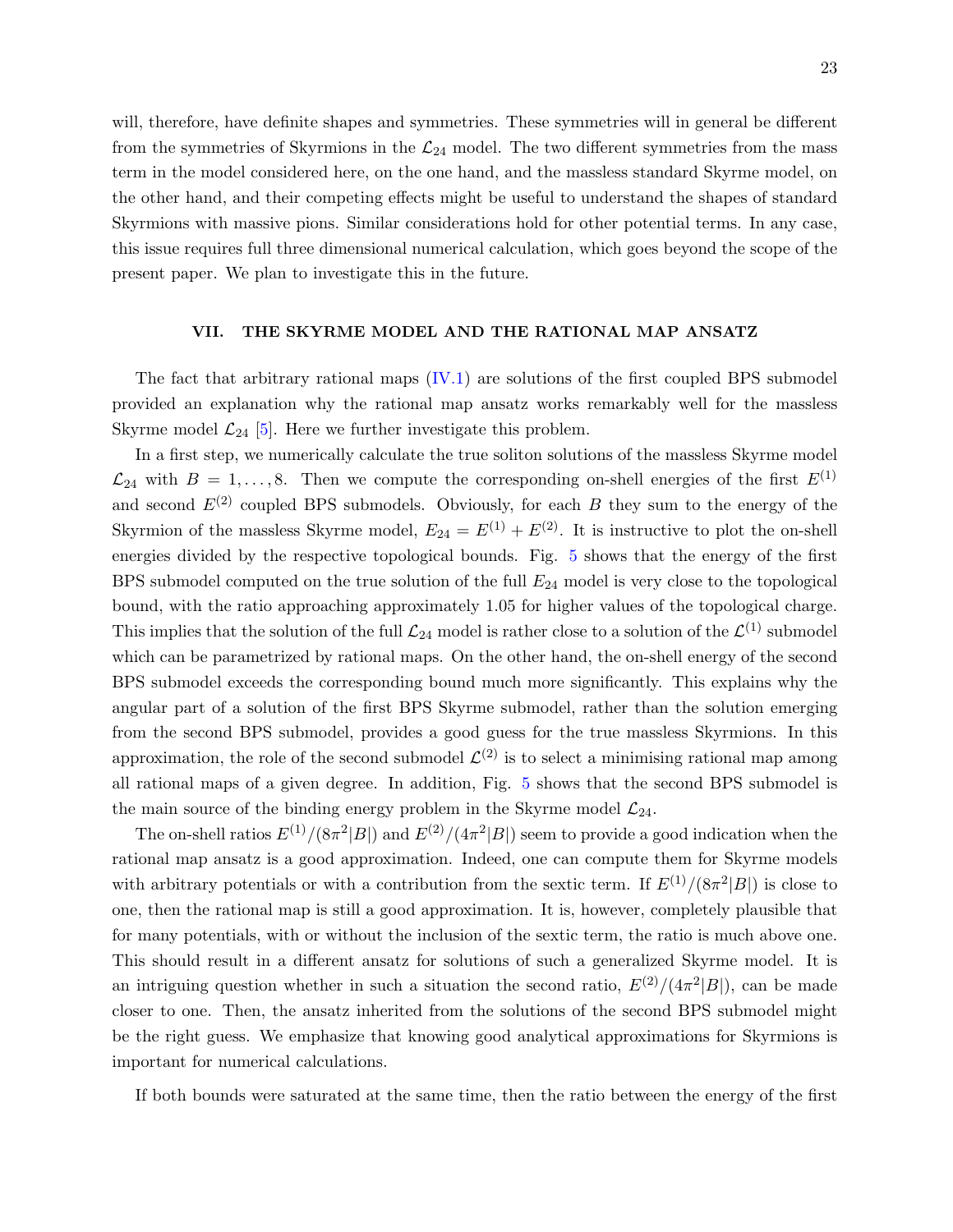

FIG. 5: Left: On-shell energy of the first and second BPS submodels divided by the corresponding topological bounds as a function of the topological charge. Right: Ratio between the on-shell energies of the first and second BPS submodel.

and the second BPS submodels would read

$$
\left. \frac{E^{(1)}}{E^{(2)}} \right|_{saturated} = 2. \tag{VII.1}
$$

As we know, this happens on  $\mathbb{S}^3$  base space. For the usual  $\mathbb{R}^3$  base space the bounds cannot be simultaneously satisfied. We found that for the true Skyrmions in the massless Skyrme model this ratio grows with the baryon charge but never approaches the "saturated" value as shown in Fig. [5.](#page-23-0)

#### VIII. CONCLUSIONS

In the present paper, we further analysed the coupled BPS submodels of the  $\mathcal{L}_{24}$  Skyrme model. Although the submodels are coupled, which means that they always co-exist, one can investigate them separately, as some features of Skyrmions in the full theory may originate from one of the submodels. Due to the fact that, by construction, these submodels are examples of BPS theories, they offer unique analytical insights into properties of Skyrmions. Let us summarise the main results.

1. Geometric explanation of the coupled BPS submodels. A target space coordinate-independent formulation of these models together with the corresponding Bogomolny equations is given by the eigenvalues of the strain tensor. The Bogomomy equations for each of the models are just a subset of the Bogomolny equations emerging in a derivation of the topological Skyrme-Faddeev bound for the Skyrme model.

2. Explanation of the success of the rational map ansatz  $(RMA)$ . The success of the RMA in the construction of approximate solutions of the standard massless Skyrme model  $\mathcal{L}_{24}$  can be explained by the fact that the on-shell value of the  $E^{(1)}$  energy is remarkably close to the relevant topological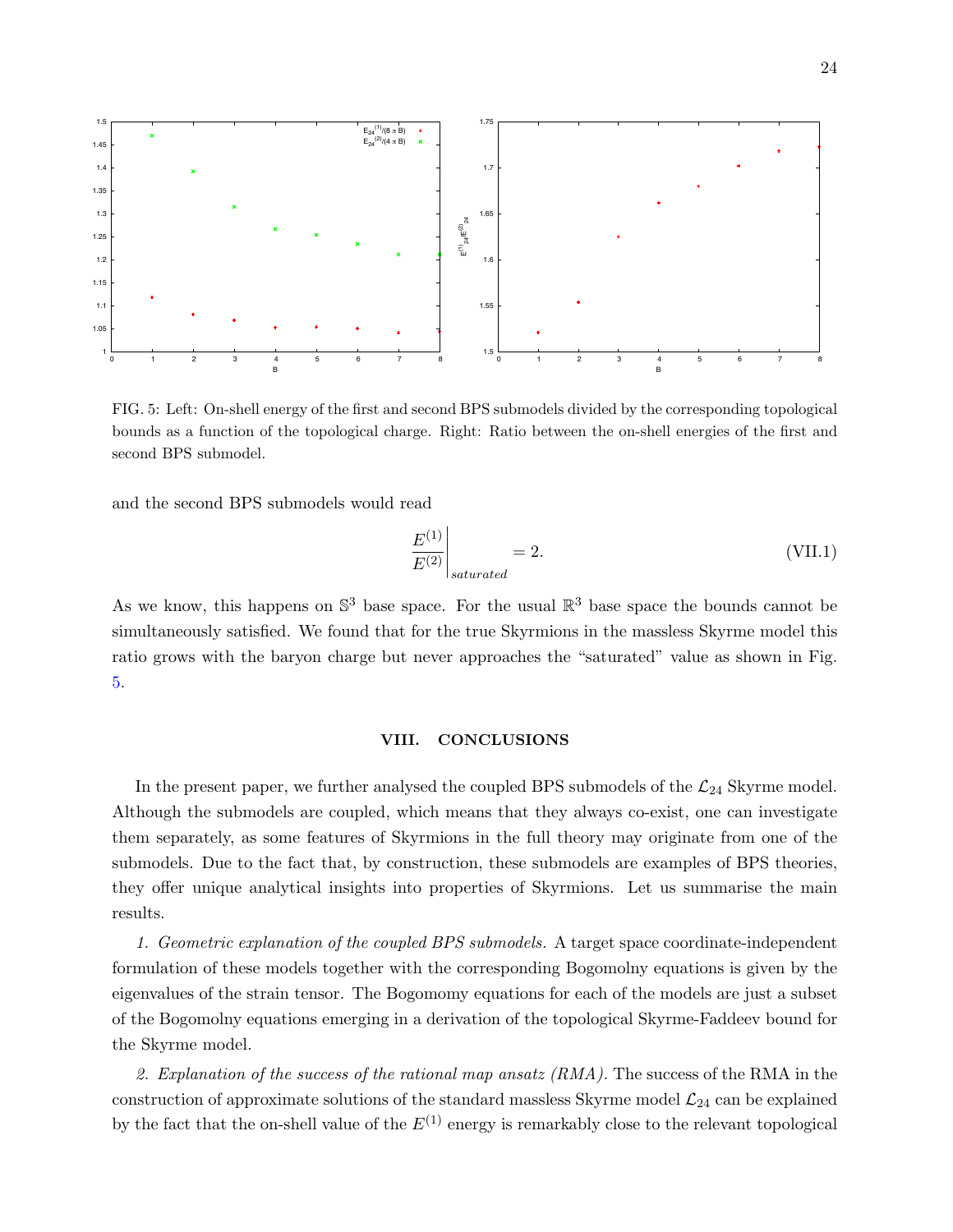bound. This implies that the solution of the full  $\mathcal{L}_{24}$  model is rather close to a solution of the  $\mathcal{L}^{(1)}$ submodel which is solved by rational maps.

3. Thermodynamics at  $T = 0$ . We found that, in spite of many differences, both submodels have the same mean-field equation of state (MF EoS) in the high pressure regime  $p = \bar{p}/3$ . As expected, this coincides with the MF EoS for the  $\mathcal{L}_{24}$  Skyrme model. Of course, it gives a subleading contribution to the MF EoS of the full Skyrme model  $\mathcal{L}_{0246}$  in the high pressure limit, where the thermodynamics is governed by the sextic term [\[20\]](#page-26-4), [\[27\]](#page-26-11).

Still, the submodels describe rather different types of Skyrmionic matter. In the first coupled BPS submodel we found a very attractive matter which resulted in compactons while in the second submodel the matter reveals a very repulsive nature. In the  $\mathcal{L}_{24}$  Skyrme model, where both submodels co-exist, there is a balance between these two opposing properties leading to the appearance of crystal structures [\[28\]](#page-26-12). Understanding the details of this process requires further analysis.

4. Bose-Einstein condensate. It is a rather surprising fact that the volume of Skyrmions in the first coupled BPS Skyrme submodel is independent of the topological charge. This behaviour has some similarities with that of a Bose-Einstein condensate. Such a BEC would not be a condensate of individual Skyrmions because it occurs already in the charge one sector. This resembles the perfect fluid property of the BPS Skyrme model where even the  $B = 1$  solution is a perfect fluid droplet. The observation of a BEC-like sector within the Skyrme model is interesting and definitely deserves further investigation.

<span id="page-25-2"></span><span id="page-25-1"></span><span id="page-25-0"></span>5. Oscillons. There is also a rich nontopological sector in the  $\mathcal{L}_{24}^{(1)}$  BPS submodel where approximate exact oscillons can be found. Notably, they can oscillate for an arbitrarily long time by reducing their amplitude. Therefore, such small amplitude oscillons dominate interactions in this submodel. Whether they give rise to some nontopological structures in the  $\mathcal{L}_{24}$  Skyrme model [\[26\]](#page-26-10) or can be detected in Skyrmion interactions [\[29\]](#page-26-13) requires further investigations.

<span id="page-25-5"></span><span id="page-25-4"></span><span id="page-25-3"></span>6. Existence of a solvable non-BPS model. The second BPS submodel can be extended to various non-BPS theories by the addition of new terms, in such a way that the corresponding ansatz for the  $\mathbb{S}^2$  part of the Skyrme field remains valid. As a result, we are left with an ODE for the Skyrme profile function  $\xi$  where the topological charge enters as a parameter, which allows for easy studies of such models for any value of the topological charge.

<span id="page-25-9"></span><span id="page-25-8"></span><span id="page-25-7"></span><span id="page-25-6"></span>This is an interesting observation, as it provides an extension of the BPS Skyrme model, where the quadratic as well as quartic terms are partially taken into account, which gives the main contribution to thermodynamical and bulk properties at higher density/pressure [\[20\]](#page-26-4). This can have obvious applications to nuclear matter, neutron stars [\[30\]](#page-26-14) and hairy black holes [\[31\]](#page-26-15).

<span id="page-25-14"></span><span id="page-25-13"></span><span id="page-25-12"></span><span id="page-25-11"></span><span id="page-25-10"></span>It is widely known that a restriction of the Skyrme model to a two-sphere target space (simply by assuming that  $\xi$  takes a constant value which leaves only  $u \in \mathbb{C}$  or equivalenty  $n \in \mathbb{S}^2$  degrees of freedom) gives the Skyrme-Faddeev-Niemi model conjectured to be relevant for the low energy sector of the quantum  $SU(2)$  Yang-Mills theory and therefore a candidate for a model of glueballs [\[32\]](#page-26-16). It is a matter of fact that each of the coupled BPS submodels contains a different contribution from the SFN model. The first BPS submodel contains the  $(\partial_{\mu}n)^2$  term which is the kinetic part generated by the dimension two condensate, while the second BPS submodel contains the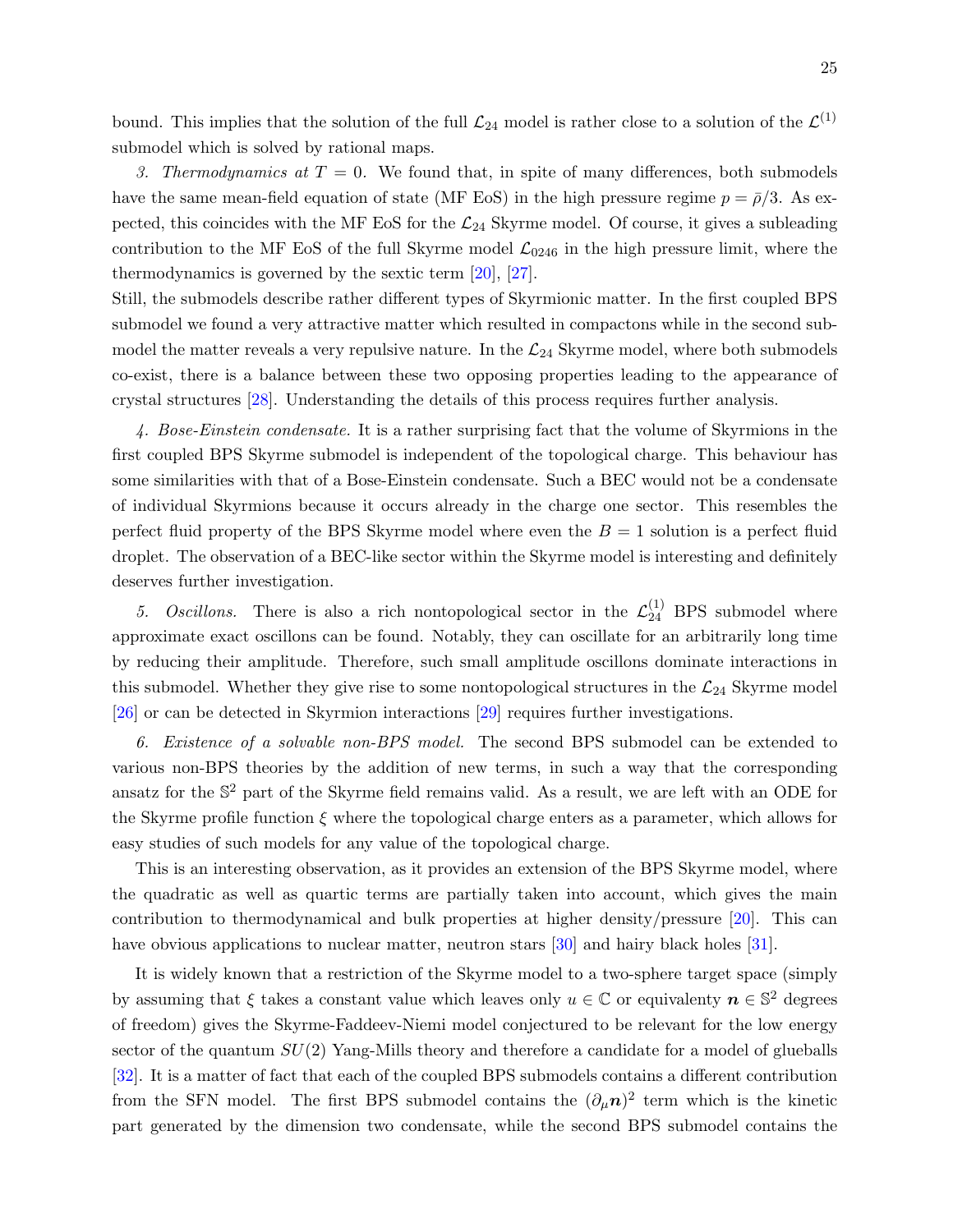<span id="page-26-4"></span><span id="page-26-3"></span><span id="page-26-2"></span><span id="page-26-1"></span><span id="page-26-0"></span> $(\partial_{\mu} \mathbf{n} \times \partial_{\nu} \mathbf{n})^2$  term. This term follows from the YM action if the Faddeev-Niemi-Cho-Shabanov decomposition of the gauge field is assumed [\[32\]](#page-26-16), [\[33\]](#page-26-17). In particular, it carries magnetic monopole like degrees of freedom of the original gauge field, which coincides with previous remarks that the second BPS submodel resembles a dilaton-magnetic monopole system [\[34\]](#page-26-18). It would be very desirable to better understand a possible relation between the coupled BPS structures of the Skyrme model and the Skyrme-Faddeev-Niemi action.

#### Acknowledgements

<span id="page-26-12"></span><span id="page-26-11"></span><span id="page-26-10"></span><span id="page-26-9"></span><span id="page-26-8"></span><span id="page-26-7"></span><span id="page-26-6"></span><span id="page-26-5"></span>The authors acknowledge financial support from the Ministry of Education, Culture, and Sports, Spain (Grant No. FPA 2014-58-293-C2-1-P), the Xunta de Galicia (Grant No. IN-CITE09.296.035PR and Conselleria de Educacion), the Spanish Consolider-Ingenio 2010 Programme CPAN (CSD2007-00042), and FEDER. AW thanks P. Sutcliffe for discussion. SK is grateful to W. Grummitt for helpful suggestions. DF would like to thank the Leverhulme Trust Research Programme Grant RP2013-K-009 SPOCK: Scientific Properties of Complex Knots.

- <span id="page-26-14"></span><span id="page-26-13"></span>[1] T.H.R. Skyrme, Proc. Roy. Soc. Lon. 260 (1961) 127; Nucl. Phys. 31 (1962) 556; J. Math. Phys. 12 (1971) 1735.
- <span id="page-26-15"></span>[2] C. J. Houghton, N. S. Manton, P. Sutcliffe, Nucl. Phys. B510 (1998) 507; R. Battye, P. Sutcliffe, Rev. Math. Phys. 14 (2002) 29.
- [3] R. Battye, P. Sutcliffe, Phys. Rev. C73 (2006) 055205; D.T.J. Feist, P.H.C. Lau, N.S. Manton, Phys. Rev. D87 (2013) 085034.
- <span id="page-26-16"></span>[4] C. Adam, J. Sanchez-Guillen, A. Wereszczynski, Phys. Lett. B691 (2010) 105; C. Adam, J. Sanchez-Guillen, A. Wereszczynski, Phys. Rev. D82 (2010) 085015.
- <span id="page-26-18"></span><span id="page-26-17"></span>[5] C. Adam, J. Sanchez-Guillen, A. Wereszczynski, Phys. Lett. B769 (2017) 362.
- [6] C. Adam, C. Naya, J. Sanchez-Guillen, A. Wereszczynski, Phys. Rev. Lett. 111 (2013) 232501; Phys. Rev. C88 (2013) 054313.
- [7] E. Bonenfant, L. Marleau, Phys. Rev. D 82 (2010) 054023; E. Bonenfant, L. Harbour, L. Marleau, Phys. Rev. D 85 (2012) 114045; M.-O. Beaudoin, L. Marleau, Nucl. Phys. B 883 (2014) 328.
- [8] P. Sutcliffe, JHEP 1008 (2010) 019; JHEP 1104 (2011) 045; Mod. Phys. Lett. **B29** (2015) 1540051.
- [9] Y-L. Ma, Y. Oh, G-S. Yang, M. Harada, H.K. Lee, B-Y. Park, M. Rho, Phys. Rev. D86 (2012) 074025; Y-L. Ma, G-S. Yang, Y. Oh, M. Harada, Phys. Rev. D D87 (2013) 034023.
- [10] M. Gillard, D. Harland, M. Speight, Nucl. Phys. B895 (2015) 272; M. Gillard, D. Harland, E. Kirk, B. Maybee, M. Speight, Nucl. Phys. B917 (2017) 286.
- [11] S. B. Gudnason, Phys.Rev. D93 (2016) 065048; S. B. Gudnason, M. Nitta, Phys. Rev. D94 (2016) 065018; S. B. Gudnason, B. Zhang, N. Ma, Phys.Rev. D94 (2016) 125004.
- [12] C.J. Halcrow, Nucl. Phys. B904 (2016) 106; C.J. Halcrow, C. King, N.S. Manton, Phys. Rev. C95 (2017) no.3, 031303.
- [13] N.S. Manton, Commun. Math. Phys. 111 (1987) 469.
- [14] N. Manton, P. Sutcliffe, Topological Solitons, Cambridge University Press, Cambridge, 2004.
- [15] C. J. Houghton and S. Krusch, J. Math. Phys. 42 (2001) 4079; D. Foster and S. Krusch, J. Phys. A 46 (2013) 265401.